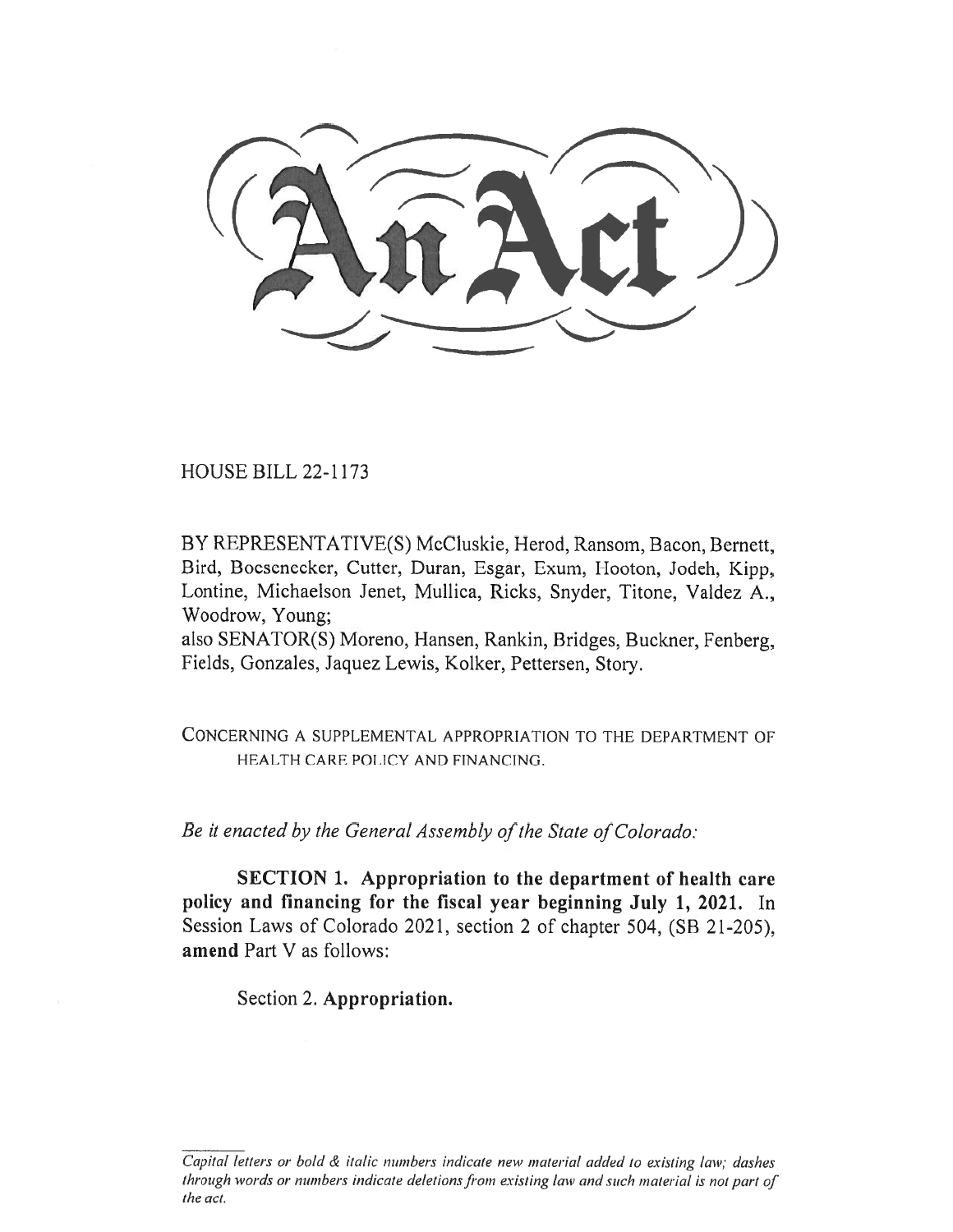| APPROPRIATION FROM        |              |                               |                                                |                             |  |                                                                         |  |  |  |  |
|---------------------------|--------------|-------------------------------|------------------------------------------------|-----------------------------|--|-------------------------------------------------------------------------|--|--|--|--|
| ITEM &<br><b>SUBTOTAL</b> | <b>TOTAL</b> | <b>GENERAL</b><br><b>FUND</b> | <b>GENERAL</b><br><b>FUND</b><br><b>EXEMPT</b> | <b>CASH</b><br><b>FUNDS</b> |  | <b>FEDERAL</b><br><b>REAPPROPRIATED</b><br><b>FUNDS</b><br><b>FUNDS</b> |  |  |  |  |
|                           |              |                               |                                                |                             |  |                                                                         |  |  |  |  |

PART V DEPARTMENT OF HEALTH CARE POLICY AND FINANCING

|                                     | (1) EXECUTIVE DIRECTOR'S OFFICE |  |  |  |  |  |  |  |  |  |
|-------------------------------------|---------------------------------|--|--|--|--|--|--|--|--|--|
| (A) General Administration          |                                 |  |  |  |  |  |  |  |  |  |
| Personal Services                   |                                 |  |  |  |  |  |  |  |  |  |
| SERVICES <sup>12a</sup>             | <del>44,938,868</del>           |  |  |  |  |  |  |  |  |  |
|                                     | 47,459,421                      |  |  |  |  |  |  |  |  |  |
|                                     | $(541.4$ FTE)                   |  |  |  |  |  |  |  |  |  |
|                                     | (590.9 FTE)                     |  |  |  |  |  |  |  |  |  |
| Health, Life, and <del>Dental</del> |                                 |  |  |  |  |  |  |  |  |  |
| DENTAL <sup>12b</sup>               | <del>6.863.806</del>            |  |  |  |  |  |  |  |  |  |
|                                     | 7.208.595                       |  |  |  |  |  |  |  |  |  |
| Short-term <del>Disability</del>    |                                 |  |  |  |  |  |  |  |  |  |
| DISABILITY <sup>12c</sup>           | <del>102.458</del>              |  |  |  |  |  |  |  |  |  |
|                                     | 106,047                         |  |  |  |  |  |  |  |  |  |
| S.B. 04-257 Amortization            |                                 |  |  |  |  |  |  |  |  |  |
| <b>Equalization Disbursement</b>    |                                 |  |  |  |  |  |  |  |  |  |
| DISBURSEMENT <sup>12d</sup>         | <del>2,360,586</del>            |  |  |  |  |  |  |  |  |  |
|                                     | 2,472,763                       |  |  |  |  |  |  |  |  |  |
| S.B. 06-235 Supplemental            |                                 |  |  |  |  |  |  |  |  |  |
| <b>Amortization Equalization</b>    |                                 |  |  |  |  |  |  |  |  |  |
| <b>Disbursement</b>                 |                                 |  |  |  |  |  |  |  |  |  |
| DISBURSEMENT <sup>12e</sup>         | <del>2,360,586</del>            |  |  |  |  |  |  |  |  |  |
|                                     | 2,472,763                       |  |  |  |  |  |  |  |  |  |
| <b>Salary Survey</b>                | 1,273,930                       |  |  |  |  |  |  |  |  |  |
| <b>PERA Direct Distribution</b>     | 1,077,009                       |  |  |  |  |  |  |  |  |  |
| <b>Workers' Compensation</b>        | 160,589                         |  |  |  |  |  |  |  |  |  |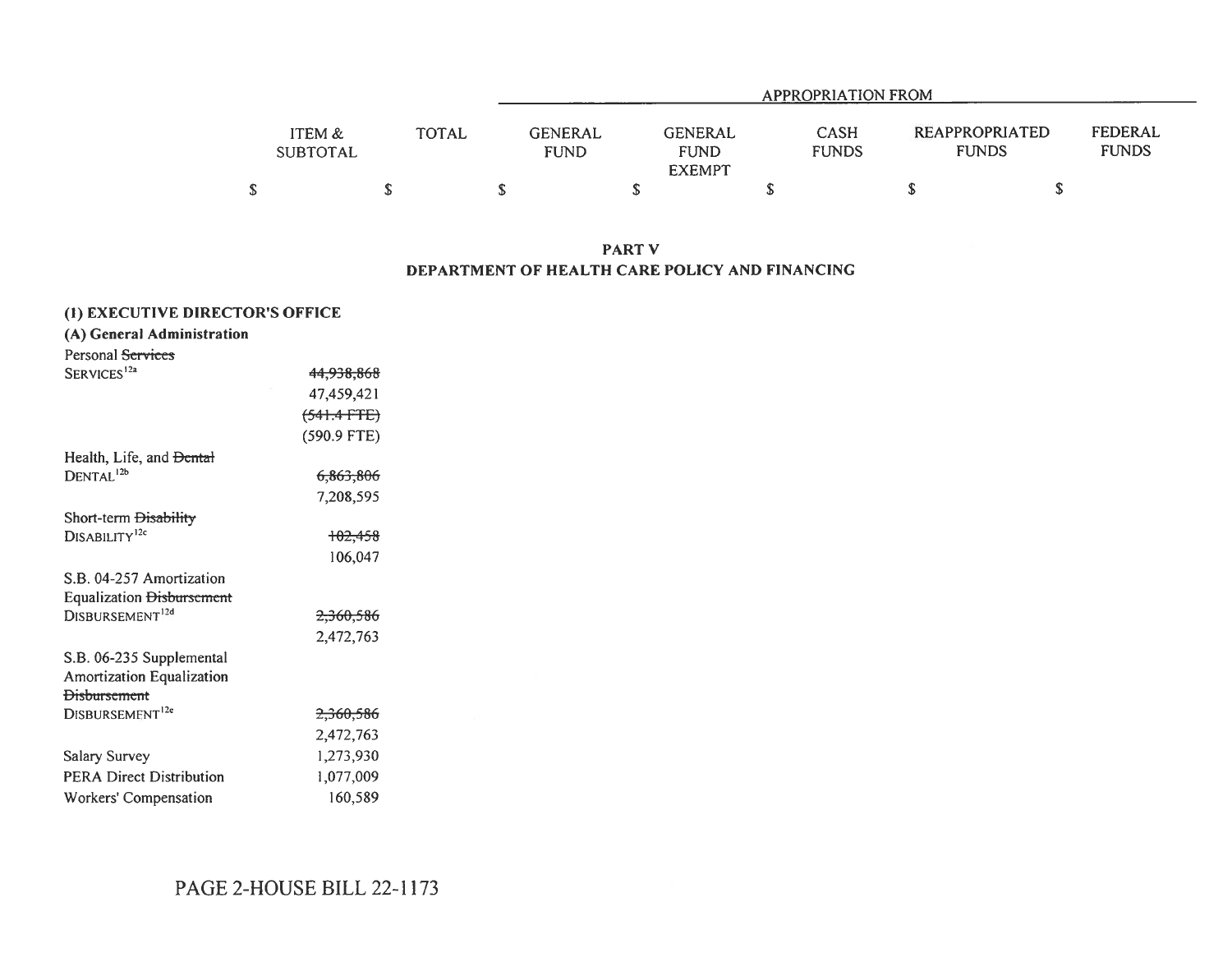|                                                    |                                      |              |                               |             |                                                |             | <b>APPROPRIATION FROM</b>   |               |                                       |                                |
|----------------------------------------------------|--------------------------------------|--------------|-------------------------------|-------------|------------------------------------------------|-------------|-----------------------------|---------------|---------------------------------------|--------------------------------|
|                                                    | <b>ITEM &amp;</b><br><b>SUBTOTAL</b> | <b>TOTAL</b> | <b>GENERAL</b><br><b>FUND</b> |             | <b>GENERAL</b><br><b>FUND</b><br><b>EXEMPT</b> |             | <b>CASH</b><br><b>FUNDS</b> |               | <b>REAPPROPRIATED</b><br><b>FUNDS</b> | <b>FEDERAL</b><br><b>FUNDS</b> |
|                                                    | \$<br>$\mathbb S$                    |              | \$                            | $\mathbb S$ |                                                | $\mathbb S$ |                             | ${\mathbb S}$ | $\mathbb S$                           |                                |
|                                                    |                                      |              |                               |             |                                                |             |                             |               |                                       |                                |
| Operating Expenses                                 |                                      |              |                               |             |                                                |             |                             |               |                                       |                                |
| EXPENSES <sup>12f</sup>                            | 2,600,669                            |              |                               |             |                                                |             |                             |               |                                       |                                |
|                                                    | 2,873,637                            |              |                               |             |                                                |             |                             |               |                                       |                                |
| <b>Legal Services</b>                              | 1,172,759                            |              |                               |             |                                                |             |                             |               |                                       |                                |
| Administrative Law Judge                           |                                      |              |                               |             |                                                |             |                             |               |                                       |                                |
| Services                                           | 807,180                              |              |                               |             |                                                |             |                             |               |                                       |                                |
| Payment to Risk                                    |                                      |              |                               |             |                                                |             |                             |               |                                       |                                |
| Management and Property                            |                                      |              |                               |             |                                                |             |                             |               |                                       |                                |
| Funds                                              | 173,686                              |              |                               |             |                                                |             |                             |               |                                       |                                |
| Leased Space SPACE <sup>12g</sup>                  | 2,790,748                            |              |                               |             |                                                |             |                             |               |                                       |                                |
|                                                    | 3,017,349                            |              |                               |             |                                                |             |                             |               |                                       |                                |
| Capitol Complex Leased                             |                                      |              |                               |             |                                                |             |                             |               |                                       |                                |
| Space                                              | 651,086                              |              |                               |             |                                                |             |                             |               |                                       |                                |
| Payments to OIT                                    | 8,470,924                            |              |                               |             |                                                |             |                             |               |                                       |                                |
|                                                    | 8,174,764                            |              |                               |             |                                                |             |                             |               |                                       |                                |
| <b>CORE</b> Operations                             | 112,780                              |              |                               |             |                                                |             |                             |               |                                       |                                |
| General Professional                               |                                      |              |                               |             |                                                |             |                             |               |                                       |                                |
| Services and Special                               |                                      |              |                               |             |                                                |             |                             |               |                                       |                                |
| Projects <sup>13</sup> PROJECTS <sup>13, 13a</sup> | 20,596,523                           |              |                               |             |                                                |             |                             |               |                                       |                                |
|                                                    | 51,453,397                           |              |                               |             |                                                |             |                             |               |                                       |                                |
|                                                    | 96,514,187                           |              | 36,013,200                    |             |                                                |             | $+0,655,93 +$ <sup>*</sup>  |               | 2,392,563 <sup>b</sup>                | 47,452,493(I)                  |
|                                                    | 130,667,755                          |              |                               |             |                                                |             | 27,732,713 <sup>a</sup>     |               |                                       | 64,529,279(I)                  |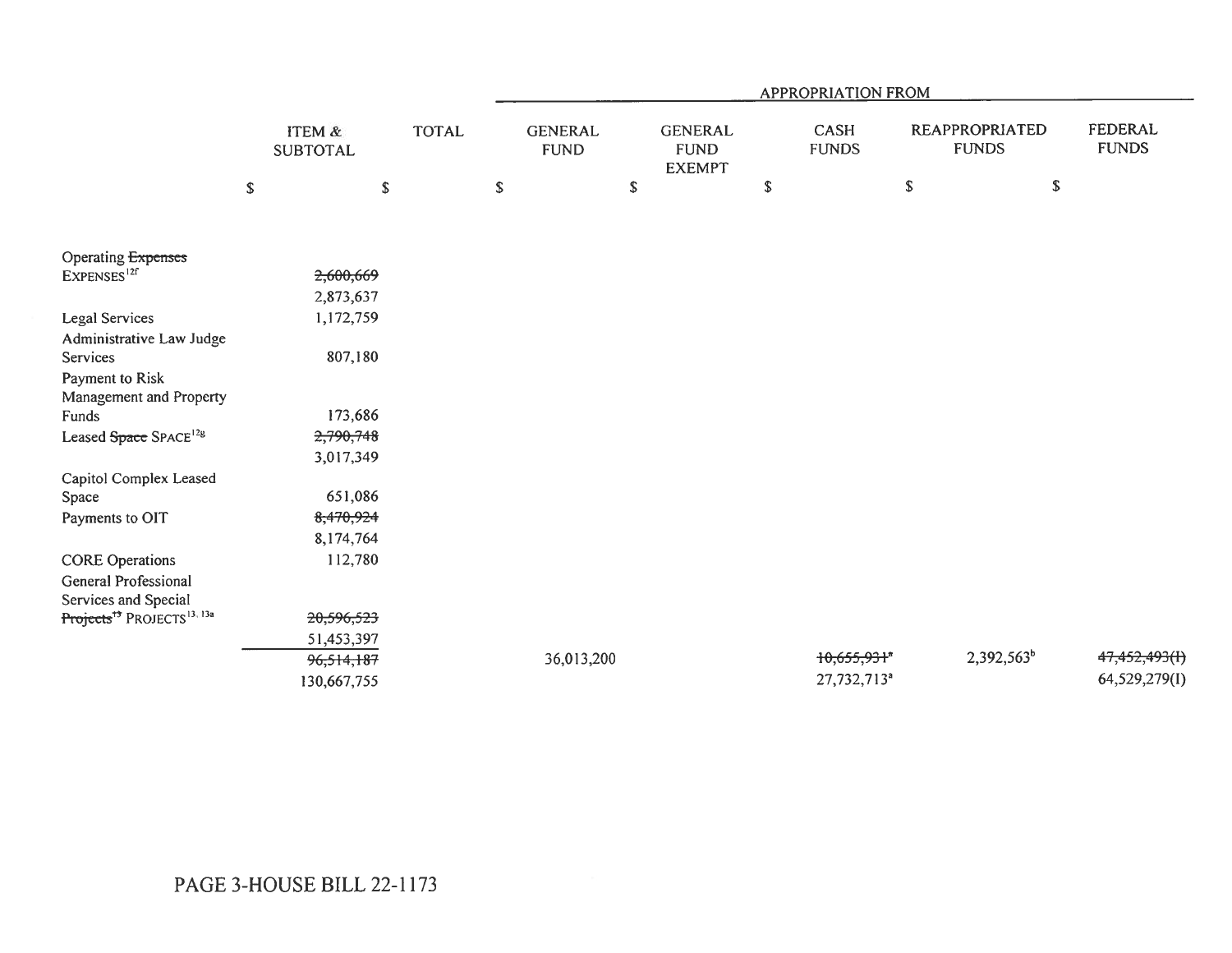|                           |       | APPROPRIATION FROM                                                       |                             |  |                                                           |  |  |  |  |
|---------------------------|-------|--------------------------------------------------------------------------|-----------------------------|--|-----------------------------------------------------------|--|--|--|--|
| ITEM &<br><b>SUBTOTAL</b> | TOTAL | <b>GENERAL</b><br>GENERAL<br><b>FUND</b><br><b>FUND</b><br><b>EXEMPT</b> | <b>CASH</b><br><b>FUNDS</b> |  | FEDERAL<br>REAPPROPRIATED<br><b>FUNDS</b><br><b>FUNDS</b> |  |  |  |  |
| \$                        |       |                                                                          |                             |  |                                                           |  |  |  |  |

<sup>a</sup> Of this amount, \$17,076,782 SHALL BE FROM THE HOME- AND COMMUNITY-BASED SERVICES IMPROVEMENT FUND CREATED IN SECTION 25.5-6-1805 (1), C.R.S., \$8,586,603 shall be from the Healthcare Affordability and Sustainability Fee Cash Fund created in Section 25.5-4-402.4 (5)(a), C.R.S., \$500,000 shall be from the Nursing Home Penalty Cash Fund created in Section 25.5-6-205 (3)(a), C.R.S., \$381,983 shall be from the Medicaid Nursing Facility Cash Fund created in Section 25.5-6-203 (2)(a), C.R.S., \$267,397 shall be from the Adult Dental Fund created in Section 25.5-5-207 (4)(a), C.R.S., \$257,628 shall be from the Intellectual and Developmental Disabilities Services Cash Fund created in Section 25.5-10-207 (I), C.R.S., \$195,136 shall be from the Primary Care Fund created in Section 24-22-117 (2)(b)(I), C.R.S., \$166,355 shall be from the Children's Basic Health Plan Trust created in Section 25.5-8-105 (1), C.R.S., \$76,467 shall be from an intergovernmental transfer from the University of Colorado School of Medicine, \$64,784 shall be from the Service Fee Fund created in Section 25.5-6-204 (1)(c)(II), C.R.S., \$60,458 shall be from estate recoveries,\$51,310 shall be from the Colorado Autism Treatment Fund created in Section 25.5-6-805 (1), C.R.S., and \$47,810 shall be from the Breast and Cervical Cancer Prevention and Treatment Fund created in Section 25.5-5-308 (8)(a)(I), C.R.S.

<sup>b</sup> Of this amount, \$890,057 shall be from statewide indirect cost recoveries, \$845,835 shall be transferred from the Colorado Benefits Management System, Health Care and Economic Security Staff Development Center line item appropriation in this department, \$435,291 shall be transferred from the Department of Higher Education from the Fee-for-service Contracts with State Institutions for Speciality Education Programs line item, and \$221,380 shall be transferred from the Department of Human Services from the Health Care and Economic Security Staff Development Center line item appropriation.

| (B) Transfers to/from Other Departments |           |            |                        |              |
|-----------------------------------------|-----------|------------|------------------------|--------------|
| Transfer to Department of               |           |            |                        |              |
| <b>Education for Public School</b>      |           |            |                        |              |
| <b>Health Services</b>                  | 193,926   | 96,962(M)  |                        | 96,964       |
| <b>Transfer from Department</b>         |           |            |                        |              |
| of Human Services for                   |           |            |                        |              |
| Nurse Home Visitor                      |           |            |                        |              |
| Program                                 | 3,010,000 |            | 1,505,000 <sup>a</sup> | 1,505,000(I) |
| Transfer to Department of               |           |            |                        |              |
| Local Affairs for Host                  |           |            |                        |              |
| Home Regulation                         | 133,445   | 66,722(M)  |                        | 66,723       |
| Transfer to Department of               |           |            |                        |              |
| Local Affairs for Home                  |           |            |                        |              |
| <b>Modifications Benefit</b>            |           |            |                        |              |
| Administration                          | 296,989   | 148,495(M) |                        | 148,494      |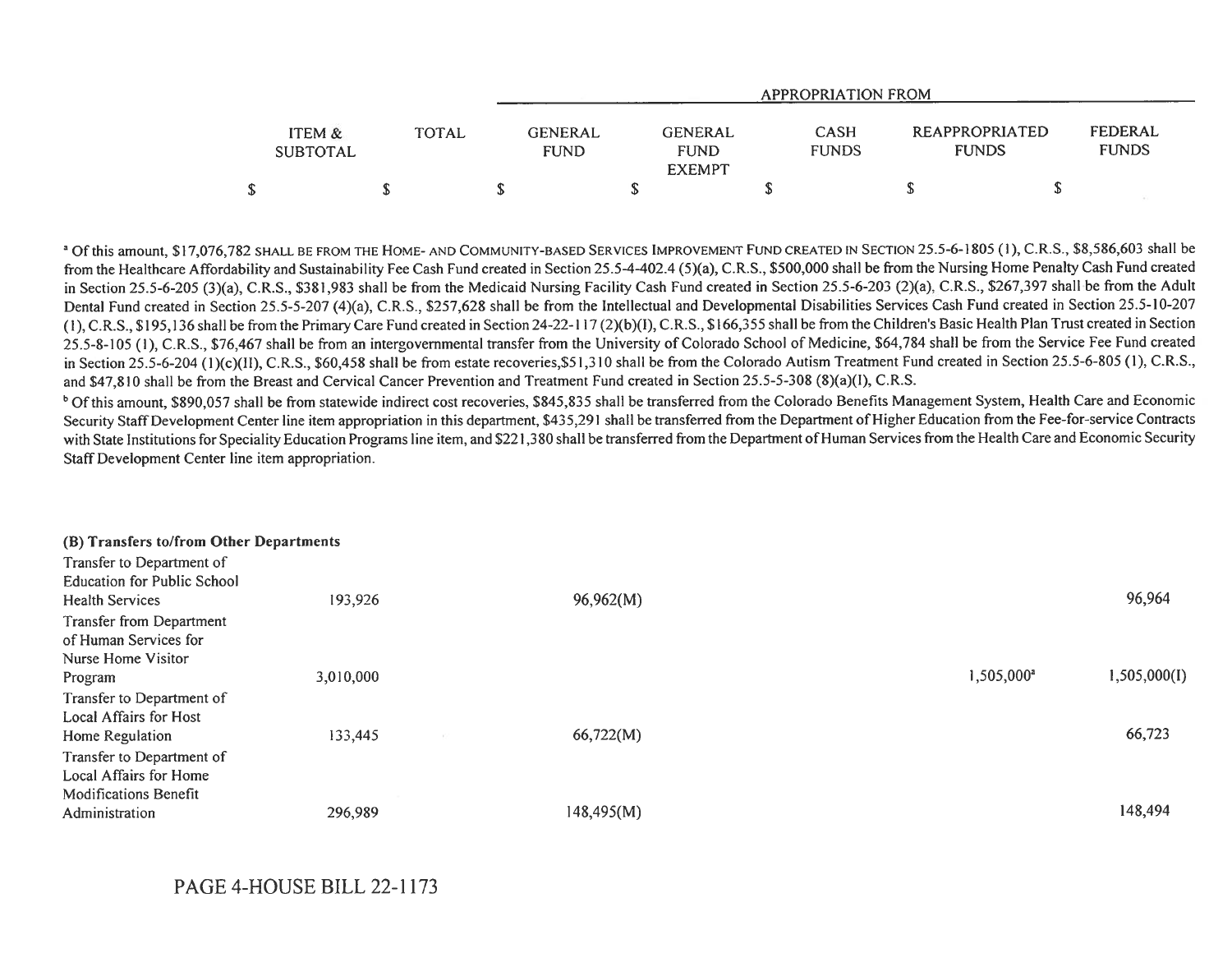|                                                                                                                                              |                           |              |                               |              |                                                | <b>APPROPRIATION FROM</b>   |                                       |            |                         |
|----------------------------------------------------------------------------------------------------------------------------------------------|---------------------------|--------------|-------------------------------|--------------|------------------------------------------------|-----------------------------|---------------------------------------|------------|-------------------------|
|                                                                                                                                              | ITEM &<br><b>SUBTOTAL</b> | <b>TOTAL</b> | <b>GENERAL</b><br><b>FUND</b> |              | <b>GENERAL</b><br><b>FUND</b><br><b>EXEMPT</b> | <b>CASH</b><br><b>FUNDS</b> | <b>REAPPROPRIATED</b><br><b>FUNDS</b> |            | FEDERAL<br><b>FUNDS</b> |
| $\mathbb S$                                                                                                                                  |                           | \$           | \$                            | \$           |                                                | \$                          | $\mathbb S$                           | \$         |                         |
| Transfer to Department of<br>Public Health and<br><b>Environment for Facility</b>                                                            |                           |              |                               |              |                                                |                             |                                       |            |                         |
| Survey and Certification<br>Transfer to Department of<br>Public Health and<br><b>Environment for Prenatal</b>                                | 8,507,461                 |              |                               | 3,163,819(M) |                                                |                             |                                       |            | 5,343,642               |
| <b>Statistical Information</b><br>Transfer to Department of                                                                                  | 5,887                     |              |                               | 2,944(M)     |                                                |                             |                                       |            | 2,943                   |
| Regulatory Agencies for<br>Nurse Aide Certification<br>Transfer to Department of<br>Regulatory Agencies for<br><b>Regulation of Medicaid</b> | 324,041                   |              |                               | 147,369(M)   |                                                |                             |                                       | $14,652^b$ | 162,020                 |
| Transportation<br>Transfer to Department of                                                                                                  | 103,503                   |              |                               | 66,003       |                                                |                             |                                       |            | 37,500(I)               |
| Regulatory Agencies for<br>Reviews                                                                                                           | 3,750<br>12,579,002       |              |                               | 1,875(M)     |                                                |                             |                                       |            | 1,875                   |

<sup>a</sup> This amount shall be transferred from the Department of Human Services from the Nurse Home Visitor Program line item appropriation.

<sup>b</sup>This amount shall be transferred from the Department of Regulatory Agencies from the Payments to Department of Health Care Policy and Financing line item appropriation.

|                           | (C) Information Technology Contracts and Projects |            |                          |            |               |
|---------------------------|---------------------------------------------------|------------|--------------------------|------------|---------------|
| Medicaid Management       |                                                   |            |                          |            |               |
| <b>Information System</b> |                                                   |            |                          |            |               |
| Maintenance and Projects  |                                                   |            |                          |            |               |
| PROJECTS <sup>13b</sup>   | 89,189,774                                        | 15,254,694 | $6,694,114$ <sup>*</sup> | $12,204^b$ | 67,228,762(H) |
|                           | 99,897,467                                        |            | 12,047,960 <sup>a</sup>  |            | 72,582,609(I) |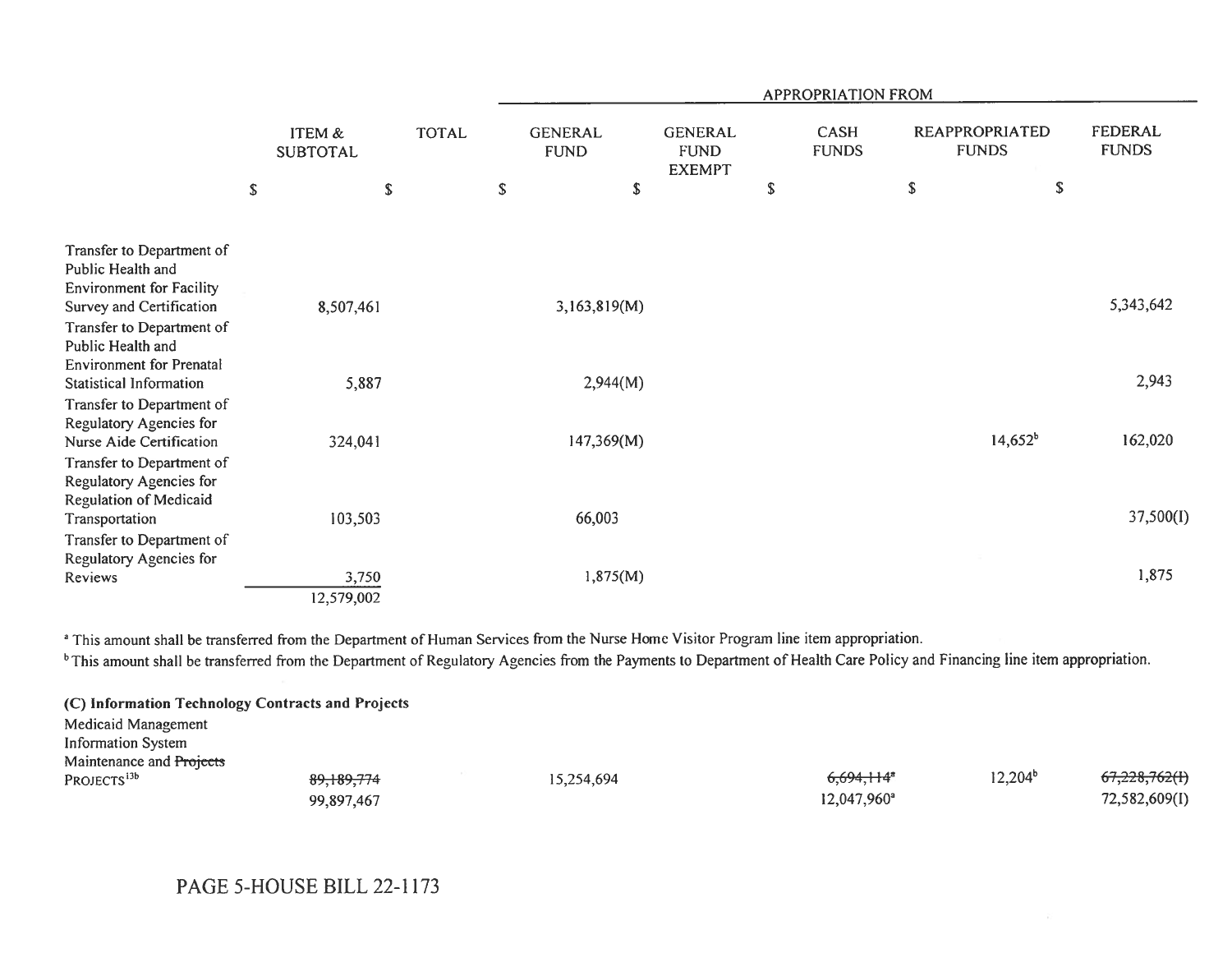|                                                                                                                                                                                 |                                         |              |                               |                                                | APPROPRIATION FROM          |                                       |                         |
|---------------------------------------------------------------------------------------------------------------------------------------------------------------------------------|-----------------------------------------|--------------|-------------------------------|------------------------------------------------|-----------------------------|---------------------------------------|-------------------------|
|                                                                                                                                                                                 | ITEM &<br><b>SUBTOTAL</b>               | <b>TOTAL</b> | <b>GENERAL</b><br><b>FUND</b> | <b>GENERAL</b><br><b>FUND</b><br><b>EXEMPT</b> | <b>CASH</b><br><b>FUNDS</b> | <b>REAPPROPRIATED</b><br><b>FUNDS</b> | FEDERAL<br><b>FUNDS</b> |
| \$                                                                                                                                                                              |                                         | \$           | \$<br>\$                      |                                                | \$                          | $\mathbb S$                           | \$                      |
| Colorado Benefits<br>Management Systems,<br><b>Operating and Contract</b><br>Expenses <sup>14, 15</sup><br>Colorado Benefits<br>Management Systems,<br>Health Care and Economic | 47,868,322                              |              | 10,862,506(M)                 |                                                | $5,553,164^{\circ}$         | $1,637^b$                             | 31,451,015              |
| <b>Security Staff Development</b><br>Center <sup>14</sup>                                                                                                                       | 2,005,074                               |              | 634,715(M)                    |                                                | 354,194 <sup>d</sup>        | 73 <sup>b</sup>                       | 1,016,092               |
| Office of eHealth<br><b>Innovations Operations</b>                                                                                                                              | 6,465,845                               |              | 3,372,367<br>$(3.0$ FTE)      |                                                |                             |                                       | 3,093,478(I)            |
| All-Payer Claims Database                                                                                                                                                       | 3,795,498<br>149,324,513<br>160,032,206 |              | 2,962,231                     |                                                |                             |                                       | 833,267(I)              |

<sup>a</sup> Of this amount, \$5,860,968 shall be from the Healthcare Affordability and Sustainability Fee Cash Fund created in Section 25.5-4-402.4 (5)(a), C.R.S., \$5,353,846 SHALL BE FROM THE HOME- AND COMMUNITY-BASED SERVICES IMPROVEMENT FUND CREATED IN SECTION 25.5-6-1805 (1), C.R.S., \$711,203 shall be from the Children's Basic Health Plan Trust created in Section 25.5-8-105 (1), C.R.S., and \$121,943 shall be from the Department of Health Care Policy and Financing Cash Fund created in Section 25.5-1-109, C.R.S.

<sup>b</sup> These amounts shall be transferred from the Old Age Pension State Medical Program line item appropriation in the Other Medical Services division of this department.

' Of this amount, \$5,096,032 shall be from the Healthcare Affordability and Sustainability Fee Cash Fund created in Section 25.5-4-402.4 (5)(a), C.R.S., and \$457,132 shall be from the Children's Basic Health Plan Trust created in Section 25.5-8-105 (1), C.R.S.

<sup>d</sup> Of this amount, \$333,908 shall be from the Healthcare Affordability and Sustainability Fee Cash Fund created in Section 25.5-4-402.4 (5)(a), C.R.S. and \$20,286 shall be from the Children's Basic Health Plan Trust created in Section 25.5-8-105 (1), C.R.S.

## (D) Eligibility Determinations and Client Services

| Contracts for Special             |             |               |                         |            |
|-----------------------------------|-------------|---------------|-------------------------|------------|
| <b>Eligibility Determinations</b> | 5,890,755   | 1,129,071(M)  | $.269,068$ <sup>a</sup> | 3,492,616  |
| County Administration             | 103,297,536 | 15,285,529(M) | $22,530,491^b$          | 65,481,516 |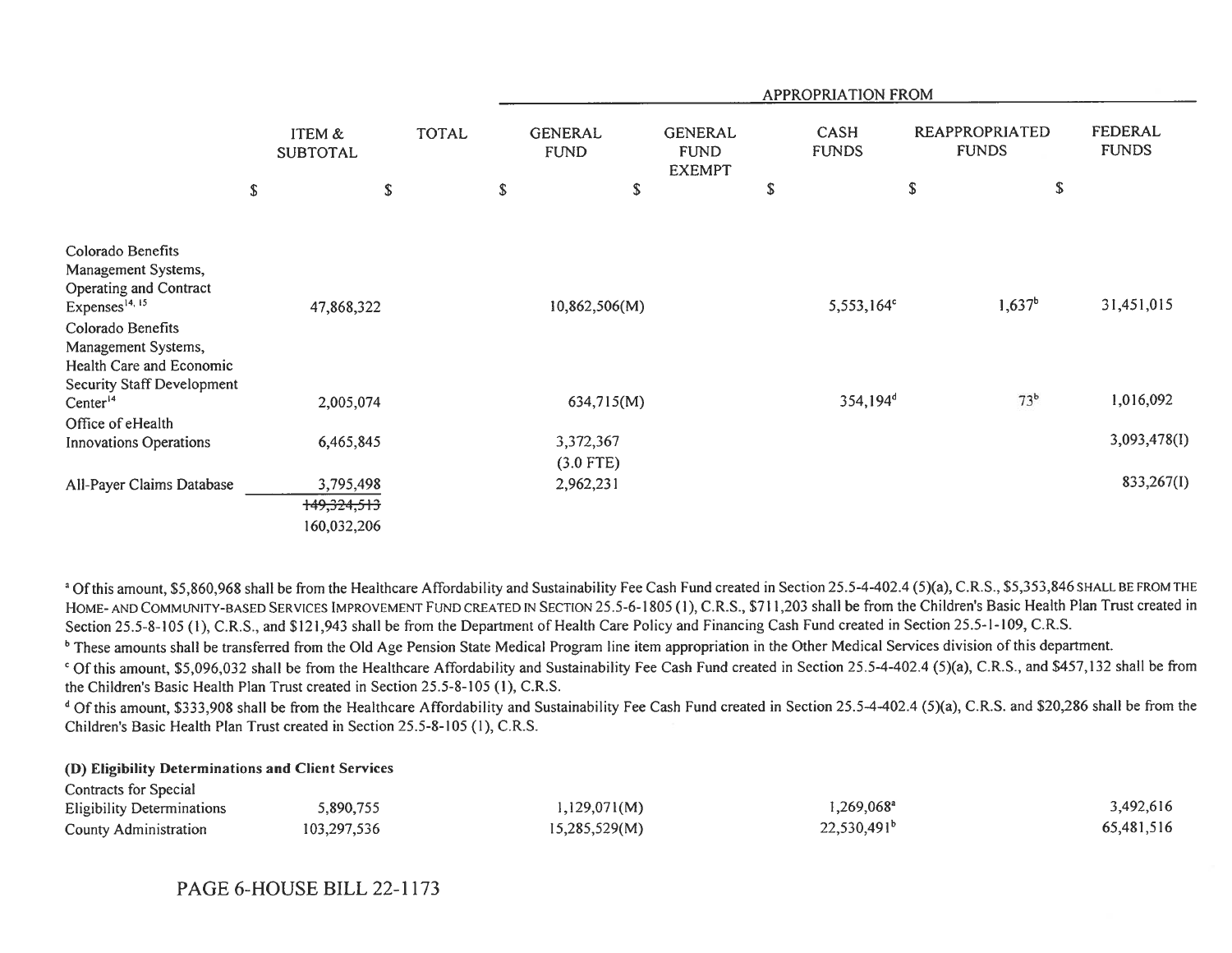|                                        |                           |              |                               |                                                |             | <b>APPROPRIATION FROM</b>   |                                |             |                         |
|----------------------------------------|---------------------------|--------------|-------------------------------|------------------------------------------------|-------------|-----------------------------|--------------------------------|-------------|-------------------------|
|                                        | ITEM &<br><b>SUBTOTAL</b> | <b>TOTAL</b> | <b>GENERAL</b><br><b>FUND</b> | <b>GENERAL</b><br><b>FUND</b><br><b>EXEMPT</b> |             | <b>CASH</b><br><b>FUNDS</b> | REAPPROPRIATED<br><b>FUNDS</b> |             | FEDERAL<br><b>FUNDS</b> |
|                                        | $\mathbb{S}$              | $\mathsf S$  | \$<br>\$                      |                                                | $\mathbb S$ |                             | ${\mathbb S}$                  | $\mathbb S$ |                         |
|                                        |                           |              |                               |                                                |             |                             |                                |             |                         |
| <b>Medical Assistance Sites</b>        | 1,531,968                 |              |                               |                                                |             | 402,984°                    |                                |             | 1,128,984(I)            |
| Administrative Case                    | 869,744                   |              | 434,872(M)                    |                                                |             |                             |                                |             | 434,872                 |
| Management<br><b>Customer Outreach</b> | 3,461,071                 |              | 1,393,915(M)                  |                                                |             | $336,621^{\circ}$           |                                |             | 1,730,535               |
| Centralized Eligibility                |                           |              |                               |                                                |             |                             |                                |             |                         |
| Vendor Contract Project                | 5,053,644                 |              |                               |                                                |             | +,745,342 <sup>e</sup>      |                                |             | 3,308,302(f)            |
|                                        | 6,332,292                 |              |                               |                                                |             | 2,384,666°                  |                                |             | 3,947,626(I)            |
| Connect for Health                     |                           |              |                               |                                                |             |                             |                                |             |                         |
| Colorado Eligibility                   |                           |              |                               |                                                |             |                             |                                |             |                         |
| Determinations                         | 9,653,251                 |              |                               |                                                |             | $3,798,350$ <sup>d</sup>    |                                |             | 5,854,901(f)            |
|                                        | 11,919,481                |              |                               |                                                |             | 5,345,159 <sup>d</sup>      |                                |             | 6,574,322(I)            |
| <b>Eligibility Overflow</b>            |                           |              |                               |                                                |             |                             |                                |             |                         |
| Processing Center                      | 1,853,731                 |              | 277,689(M)                    |                                                |             | $185,744^{\circ}$           |                                |             | 1,390,298               |
| <b>Returned Mail Processing</b>        | 3,298,808                 |              | 985,808(M)                    |                                                |             | $244,919$ <sup>e</sup>      | $111,942$ <sup>f</sup>         |             | 1,956,139               |
| Work Number Verification               | 3,305,114                 |              | 1,089,815(M)                  |                                                |             | 545,013°                    |                                |             | 1,670,286               |
|                                        | +38,215,622               |              |                               |                                                |             |                             |                                |             |                         |
|                                        | 141,760,500               |              |                               |                                                |             |                             |                                |             |                         |

<sup>a</sup> Of this amount, \$1,264,068 shall be from the Healthcare Affordability and Sustainability Fee Cash Fund created in Section 25.5-4-402.4 (5)(a), C.R.S., and \$5,000 shall be from the Colorado Autism Treatment Fund created in Section 25.5-6-805 (1), C.R.S.

<sup>b</sup> Of this amount, \$16,671,232(I) shall be from local funds and \$5,859,259 shall be from the Healthcare Affordability and Sustainability Fee Cash Fund created in Section 25.5-4-402.4 (5)(a), C.R.S.

' These amounts shall be from the Healthcare Affordability and Sustainability Fee Cash Fund created in Section 25.5-4-402.4 (5)(a), C.R.S.

<sup>d</sup> This amount represents public funds certified as expenditures incurred by Connect for Health Colorado that are eligible for federal financial participation under the Medicaid program.

Of this amount, \$206,183 shall be from the Healthcare Affordability and Sustainability Fee Cash Fund created in Section 25.5-4-402.4 (5)(a), C.R.S. and \$38,736 shall be from the Children's Basic Health Plan Trust created in Section 25.5-8-105 (1), C.R.S.

<sup>f</sup> Of this amount, \$111,929 shall be transferred from the Department of Human Services from the Colorado Benefits Management System, Ongoing Expenses line item and \$13 shall be transferred from the Old Age Pension State Medical Program line item appropriation in the Other Medical Services division of this department.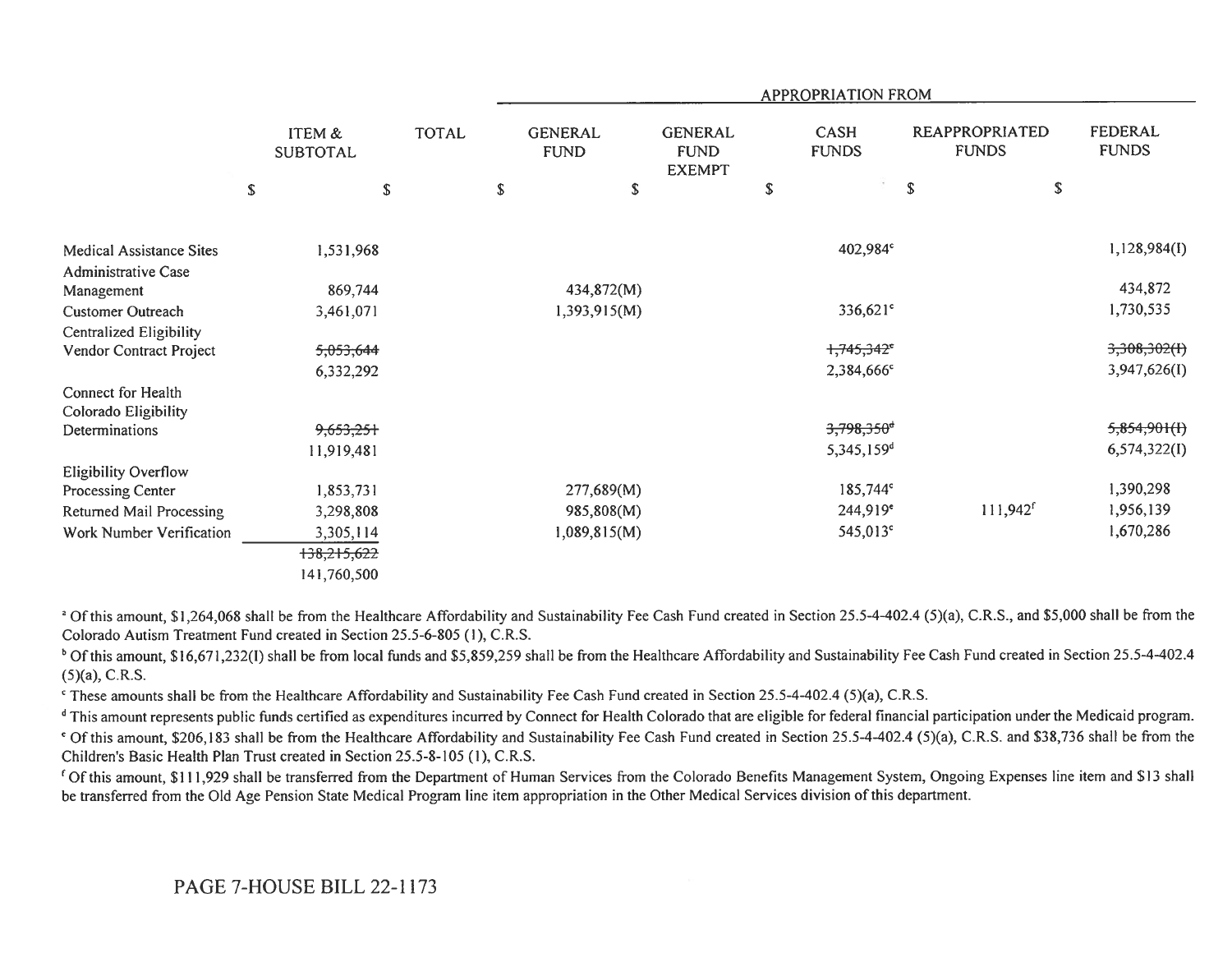|                                                                                                                                                                                                                                                                                                                                                                                                                                                                                                    |                           |              |                               |                                                | <b>APPROPRIATION FROM</b>   |                                       |                                |
|----------------------------------------------------------------------------------------------------------------------------------------------------------------------------------------------------------------------------------------------------------------------------------------------------------------------------------------------------------------------------------------------------------------------------------------------------------------------------------------------------|---------------------------|--------------|-------------------------------|------------------------------------------------|-----------------------------|---------------------------------------|--------------------------------|
|                                                                                                                                                                                                                                                                                                                                                                                                                                                                                                    | ITEM &<br><b>SUBTOTAL</b> | <b>TOTAL</b> | <b>GENERAL</b><br><b>FUND</b> | <b>GENERAL</b><br><b>FUND</b><br><b>EXEMPT</b> | <b>CASH</b><br><b>FUNDS</b> | <b>REAPPROPRIATED</b><br><b>FUNDS</b> | <b>FEDERAL</b><br><b>FUNDS</b> |
|                                                                                                                                                                                                                                                                                                                                                                                                                                                                                                    | $\mathbb S$               | \$           | \$                            | $\mathbb{S}$                                   | \$                          | $\mathbb{S}$                          | \$                             |
| (E) Utilization and Quality Review Contracts                                                                                                                                                                                                                                                                                                                                                                                                                                                       |                           |              |                               |                                                |                             |                                       |                                |
| <b>Professional Services</b>                                                                                                                                                                                                                                                                                                                                                                                                                                                                       |                           |              |                               |                                                |                             |                                       |                                |
| Contracts                                                                                                                                                                                                                                                                                                                                                                                                                                                                                          | 21,975,940                |              | 6,038,953(M)                  |                                                | 1,503,937 <sup>a</sup>      |                                       | 14,433,050                     |
| <sup>a</sup> Of this amount, \$1,376,366 shall be from the Healthcare Affordability and Sustainability Fee Cash Fund created in Section 25.5-4-402.4 (5)(a), C.R.S., \$88,750 shall be from the Adult<br>Dental Fund created in Section 25.5-5-207 (4)(a), C.R.S., \$36,875 shall be from the Medicaid Nursing Facility Cash Fund created in Section 25.5-6-203 (2)(a), C.R.S., and \$1,946 shall<br>be from the Children's Basic Health Plan Trust created in Section 25.5-8-105 (1), C.R.S.      |                           |              |                               |                                                |                             |                                       |                                |
| (F) Provider Audits and Services                                                                                                                                                                                                                                                                                                                                                                                                                                                                   |                           |              |                               |                                                |                             |                                       |                                |
| <b>Professional Audit Contracts</b>                                                                                                                                                                                                                                                                                                                                                                                                                                                                | 5,122,382                 |              | $+358,780(M)$                 |                                                | $622,963$ <sup>*</sup>      |                                       | 2,640,639                      |
|                                                                                                                                                                                                                                                                                                                                                                                                                                                                                                    | 4,972,382                 |              | 1,809,280(M)                  |                                                | 597,463 <sup>a</sup>        |                                       | 2,565,639                      |
| a Of this amount, \$404,395 \$378,895 shall be from the Healthcare Affordability and Sustainability Fee Cash Fund created in Section 25.5-4-402.4 (5)(a), C.R.S., \$103,160 shall be from<br>the Primary Care Fund created in Section 24-22-117 (2)(b)(I), C.R.S., and \$102,988 shall be from the Children's Basic Health Plan Trust created in Section 25.5-8-105 (1), C.R.S. and<br>\$12,420 shall be from the Medicaid Nursing Facility Cash Fund created in Section 25.5-6-203 (2)(a), C.R.S. |                           |              |                               |                                                |                             |                                       |                                |
| (G) Recoveries and Recoupment Contract Costs                                                                                                                                                                                                                                                                                                                                                                                                                                                       |                           |              |                               |                                                |                             |                                       |                                |
| <b>Estate Recovery</b>                                                                                                                                                                                                                                                                                                                                                                                                                                                                             | 700,000                   |              |                               |                                                | 350,000 <sup>a</sup>        |                                       | 350,000(I)                     |
| Third-Party Liability Cost                                                                                                                                                                                                                                                                                                                                                                                                                                                                         |                           |              |                               |                                                |                             |                                       |                                |
| <b>Avoidance Contract</b>                                                                                                                                                                                                                                                                                                                                                                                                                                                                          | 16,787,286<br>17,487,286  |              | 5,539,804(M)                  |                                                | 2,853,839 <sup>b</sup>      |                                       | 8,393,643                      |
| <sup>a</sup> This amount shall be from estate recoveries.                                                                                                                                                                                                                                                                                                                                                                                                                                          |                           |              |                               |                                                |                             |                                       |                                |
| <sup>b</sup> This amount shall be from the Healthcare Affordability and Sustainability Fee Cash Fund created in Section 25.5-4-402.4 (5)(a), C.R.S.                                                                                                                                                                                                                                                                                                                                                |                           |              |                               |                                                |                             |                                       |                                |
| (H) Indirect Cost Recoveries                                                                                                                                                                                                                                                                                                                                                                                                                                                                       |                           |              |                               |                                                |                             |                                       |                                |
| <b>Indirect Cost Assessment</b>                                                                                                                                                                                                                                                                                                                                                                                                                                                                    | 890,057                   |              |                               |                                                | 270,035 <sup>a</sup>        | $106,490^{\circ}$                     | 513,532(I)                     |

PAGE 8-HOUSE BILL 22-1173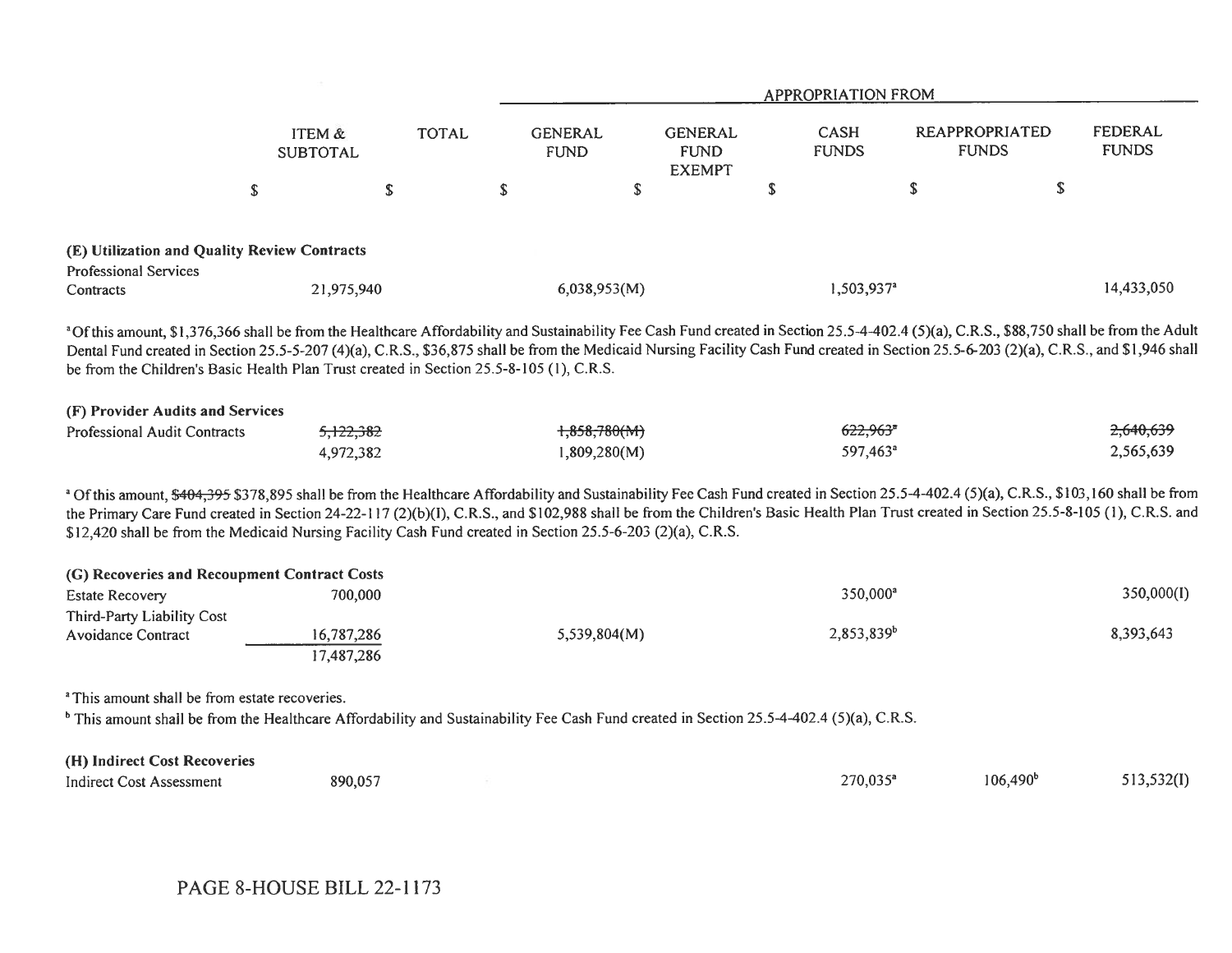|                           |              |                               |                                                | APPROPRIATION FROM          |                                       |                         |
|---------------------------|--------------|-------------------------------|------------------------------------------------|-----------------------------|---------------------------------------|-------------------------|
| ITEM &<br><b>SUBTOTAL</b> | <b>TOTAL</b> | <b>GENERAL</b><br><b>FUND</b> | <b>GENERAL</b><br><b>FUND</b><br><b>EXEMPT</b> | <b>CASH</b><br><b>FUNDS</b> | <b>REAPPROPRIATED</b><br><b>FUNDS</b> | FEDERAL<br><b>FUNDS</b> |
|                           |              |                               |                                                |                             |                                       |                         |

<del>6,311,154,632</del> 6,247,245,111

<sup>a</sup>Of this amount, \$221,205 shall be from the Healthcare Affordability and Sustainability Fee Cash Fund created in Section 25.5-4-402.4 (5)(a), C.R.S., \$15,184 shall be from the Medical Nursing Facility Cash Fund created in Section 25.5-6-203 (2)(a), C.R.S., \$10,635 shall be from the Adult Dental Fund created in Section 25.5-5-207 (4)(a), C.R.S., \$8,998 shall be from the Intellectual and Developmental Disabilities Services Cash Fund created in Section 25.5-10-207 (1), C.R.S., \$7,838 shall be from the Primary Care Fund created in Section 24-22-117 (2)(b)(I), C.R.S., \$2,205 shall be from the Service Fee Fund created in Section 25.5-6-204 (I )(c)(II), C.R.S., \$2,042 shall be from the Colorado Autism Treatment Fund created in Section 25.5-6-805 (1), C.R.S., and \$1,928 shall be from the Breast and Cervical Cancer Prevention and Treatment Fund created in Section 25.5-5-308 (8)(a)(I), C.R.S. <sup>b</sup> Of this amount, \$66,615 shall be from transferred from the Colorado Benefits Management System, Health Care and Economic Security Staff Development Center line item appropriation in this department, \$22,605 shall be transferred from the Department of Higher Education from the Fee-for-service Contracts with State Institutions for Speciality

Education Programs line item, and \$17,270 shall be transferred from the Department of Human Services from the Health Care and Economic Security Staff Development Center line item appropriation.

> 442,108,989 490,365,128

## (2) MEDICAL SERVICES PREMIUMS

Medical and Long-Term Care Services for Medicaid Eligible individuals  $\mu_{\rm{1595,1590,299(M)}}$  865,284,199<sup>a</sup> 10,003,435,624 1,595,590,299(M) 865,284,199<sup>a</sup> 9,874,916,611 1,493,249,682(M) 1,137,856,496<sup>\*</sup> 93,549,998<sup>\*</sup>  $1,176,323,220^b$  92,814,399°

<sup>a</sup> This amount shall be from the General Fund Exempt Account created in Section 24-77-103.6 (2), C.R.S.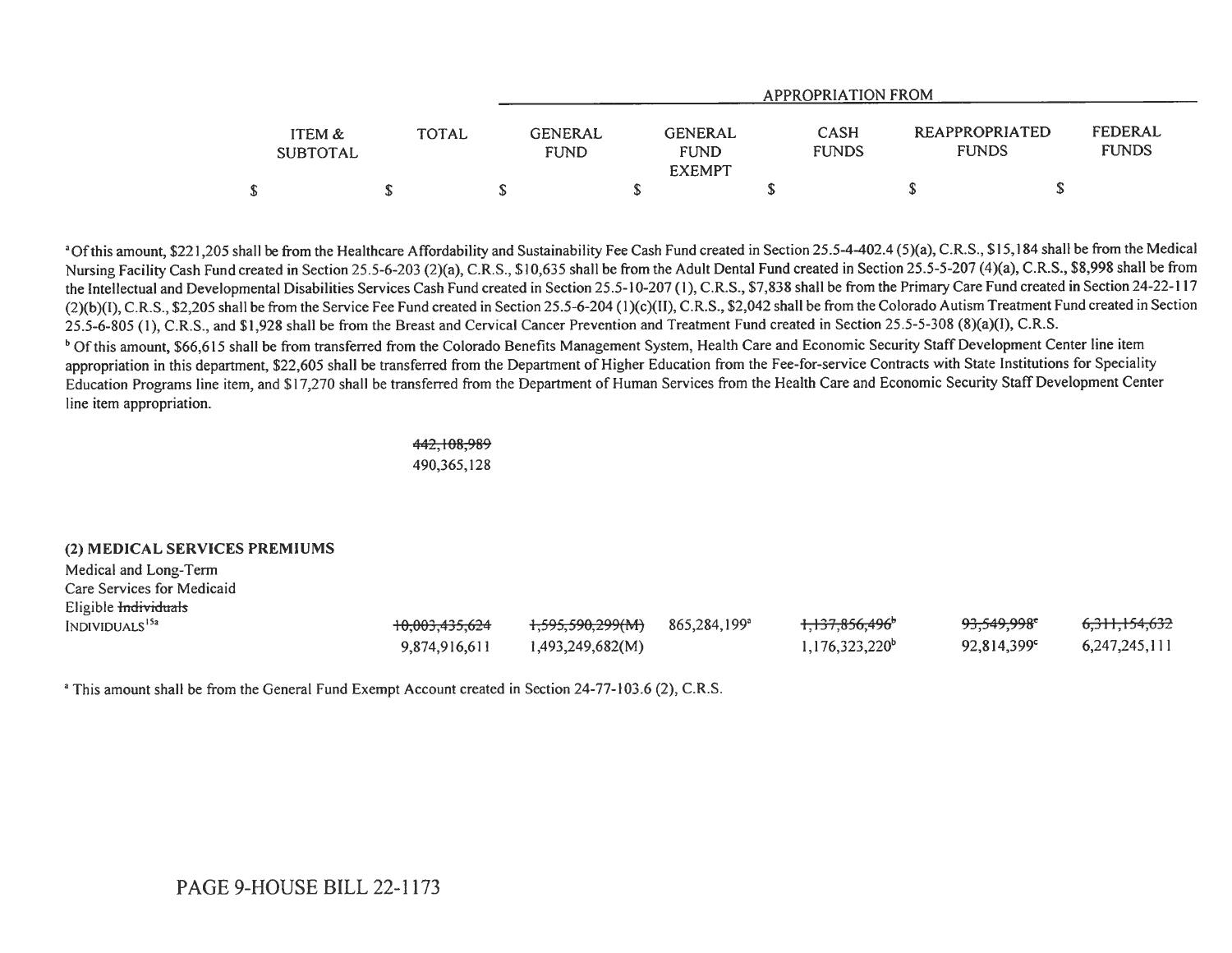|                           |       | APPROPRIATION FROM            |                                                |                             |                                |                         |  |  |  |  |
|---------------------------|-------|-------------------------------|------------------------------------------------|-----------------------------|--------------------------------|-------------------------|--|--|--|--|
| ITEM &<br><b>SUBTOTAL</b> | TOTAL | <b>GENERAL</b><br><b>FUND</b> | <b>GENERAL</b><br><b>FUND</b><br><b>EXEMPT</b> | <b>CASH</b><br><b>FUNDS</b> | REAPPROPRIATED<br><b>FUNDS</b> | FEDERAL<br><b>FUNDS</b> |  |  |  |  |
|                           |       |                               |                                                |                             |                                |                         |  |  |  |  |

<sup>b</sup> Of this amount, \$842,130,412 \$860,482,154 shall be from the Healthcare Affordability and Sustainability Fee Cash Fund created in Section 25.5-4-402.4 (5)(a), C.R.S., \$72,663, \$33 \$76,033,048 shall be from recoveries and recoupments,  $62,174,980$  \$62,393,703 shall be from the Health Care Expansion Fund created in Section 24-22-117 (2)(a)(1), C.R.S., \$55,009,785 \$52,674,382 shall be from the Medicaid Nursing Facility Cash Fund created in Section 25.5-6-203 (2)(a), C.R.S., \$27,436,097 SHALL BE FROM THE HOME- AND COMMUNITY-BASED SERVICES IMPROVEMENT FUND CREATED IN SECTION 25.5-6-1805 (1), C.R.S., \$29,571,304 \$24,352,104 shall be from the Adult Dental Fund created in Section 25.5-5-207 (4)(a), C.R.S.,  $\frac{29,346,986}{250,459,249}$  represents public funds certified as expenditures incurred by public emergency medical transportation providers,  $\frac{26,495,300}{200}$ \$21,592,068 represents public funds certified as expenditures incurred by public hospitals and agencies that are eligible for federal financial participation under the Medicaid program, \$11,488,599 shall be from an intergovernmental transfer from the University of Colorado School of Medicine, \$2,545,187 \$3,391,977 shall be from the Medicaid Buy-In Cash Fund created in Section 25.5-6-1404 (3)(b), C.R.S.,  $\frac{62,027,445}{2,027,445}$  \$1,996,170 shall be from the Tobacco Tax Cash Fund created in section 24-22-117 (1)(a), C.R.S., and meets the requirement to appropriate a portion of the revenues collected from the imposition of additional state cigarette and tobacco taxes to the Old Age Pension program for health related purposes pursuant to Section 21 of Article X of the State Constitution, \$1,541,757 \$1,491,308 shall be from the Colorado Autism Treatment Fund created in Section 25.5-6-805 (1), C.R.S., \$1,103,297 \$774,750 shall be from the Breast and Cervical Cancer Prevention and Treatment Fund created in Section 25.5-5-308 (8)(a)(1), C.R.S., \$857,151 shall be from the Tobacco Education Programs Fund created in Section 24-22-117 (2)(c)(I), C.R.S.,\$700,000 shall be from an intergovernmental transfer from Denver Health, and \$200,460 shall be from the Service Fee Fund created in Section 25.5-6-204 (1)(c)(II), C.R.S.

<sup>c</sup> Of this amount, \$82,509,561 \$81,808,761 shall be transferred from the Department of Higher Education from the Fee-for-service Contracts with State Institutions for Speciality Education Programs line item, \$9,882,263 \$9,847,464 shall be transferred from the Old Age Pension State Medical Program line item appropriation in the Other Medical Services division of this department, and \$1,158,174 shall be transferred from Public School Health Services line item in the Other Medical Services division of this department.

| Behavioral Health        |                |                        |                         |             |
|--------------------------|----------------|------------------------|-------------------------|-------------|
| Capitation Payments      | 983,572,421    | 227,833,272(M)         | 69,037,834 <sup>*</sup> | 686,701,315 |
|                          | 1,082,206,910  | 241,687,254(M)         | 77,960,445 <sup>a</sup> | 762,559,211 |
| Behavioral Health        |                |                        |                         |             |
| Fee-for-service Payments | $+5, +51, 534$ | 2,923,821(M)           | +,037,775 <sup>a</sup>  | H,189,938   |
|                          | 16,852,110     | 3,103,619(M)           | 839,837 <sup>a</sup>    | 12,908,654  |
|                          |                | <del>998,723,955</del> |                         |             |
|                          |                | 1,099,059,020          |                         |             |

## (3) BEHAVIORAL HEALTH COMMUNITY PROGRAMS

<sup>a</sup> Of these amounts, \$70,040,257 \$78,770,052 shall be from the Healthcare Affordability and Sustainability Fee Cash Fund created in Section 25.5-4-402.4 (5)(a), C.R.S. and \$35.352 \$30,230 shall be from the Breast and Cervical Cancer Prevention and Treatment Fund created in Section 25.5-5-308 (8)(a)(I), C.R.S.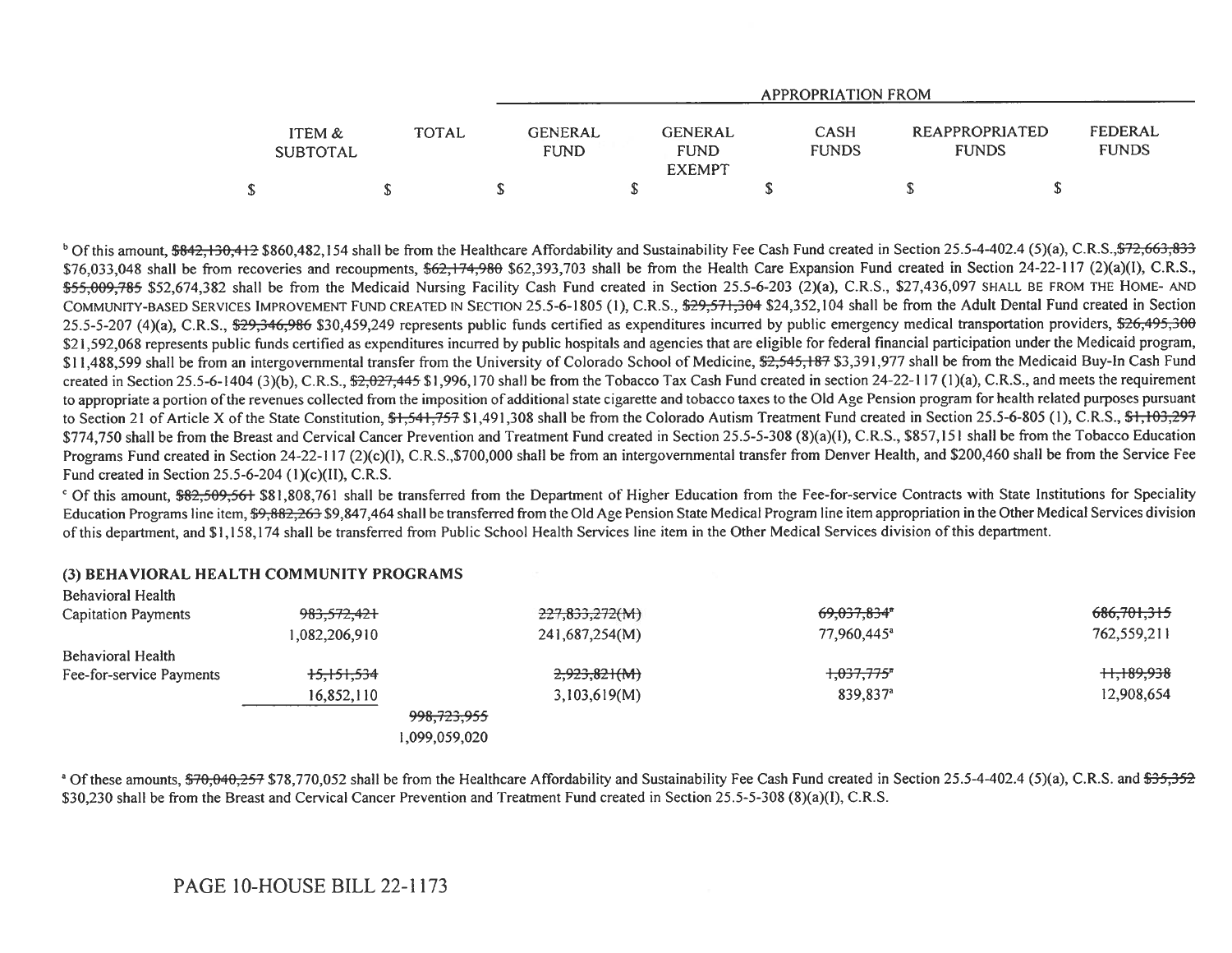|                                                                                               |                           |              |    | <b>APPROPRIATION FROM</b>     |                                                |    |                             |                                       |    |                         |  |  |
|-----------------------------------------------------------------------------------------------|---------------------------|--------------|----|-------------------------------|------------------------------------------------|----|-----------------------------|---------------------------------------|----|-------------------------|--|--|
|                                                                                               | ITEM &<br><b>SUBTOTAL</b> | <b>TOTAL</b> |    | <b>GENERAL</b><br><b>FUND</b> | <b>GENERAL</b><br><b>FUND</b><br><b>EXEMPT</b> |    | <b>CASH</b><br><b>FUNDS</b> | <b>REAPPROPRIATED</b><br><b>FUNDS</b> |    | FEDERAL<br><b>FUNDS</b> |  |  |
|                                                                                               | \$                        | \$           | S. | ${\mathbb S}$                 |                                                | \$ |                             | \$                                    | \$ |                         |  |  |
| (4) OFFICE OF COMMUNITY LIVING<br>(A) Division of Intellectual and Developmental Disabilities |                           |              |    |                               |                                                |    |                             |                                       |    |                         |  |  |
| (1) Administrative Costs<br><b>Personal Services</b>                                          | 3,469,613<br>$(37.5$ FTE) |              |    | 1,603,367(M)                  |                                                |    | $255,113^a$                 |                                       |    | 1,611,133               |  |  |
| <b>Operating Expenses</b><br>Community and Contract                                           | 281,510                   |              |    | 112,261(M)                    |                                                |    | $52,375^a$                  |                                       |    | 116,874                 |  |  |
| Management System                                                                             | 137,480                   |              |    | 89,362(M)                     |                                                |    |                             |                                       |    | 48,118                  |  |  |
| Support Level<br>Administration                                                               | 59,984<br>3,948,587       |              |    | 29,658(M)                     |                                                |    | 255 <sup>b</sup>            |                                       |    | 30,071                  |  |  |

<sup>a</sup> These amounts shall be from the Intellectual and Developmental Disabilities Services Cash Fund created in Section 25.5-10-207 (1), C.R.S.

<sup>b</sup> This amount shall be from the Healthcare Affordability and Sustainability Fee Cash Fund created in Section 25.5-4-402.4 (5)(a), C.R.S.

| (2) Medicaid Programs <sup>16</sup> |                        |  |
|-------------------------------------|------------------------|--|
| Adult Comprehensive                 |                        |  |
| Services SERVICES <sup>16a</sup>    | <del>587.780.599</del> |  |
|                                     | 624,532,652            |  |
| <b>Adult Supported Living</b>       |                        |  |
| Services SERVICES <sup>16b</sup>    | <del>76,430,552</del>  |  |
|                                     | 83,936,285             |  |
| Children's Extensive                |                        |  |
| Support Services                    |                        |  |
| SERVICES <sup>16c</sup>             | <del>36.844.096</del>  |  |
|                                     | 41.540.014             |  |
| Children's Habilitation             |                        |  |
| Residential Program                 |                        |  |
| PROGRAM <sup>16d</sup>              | <del>9.328.155</del>   |  |
|                                     | 11,737,177             |  |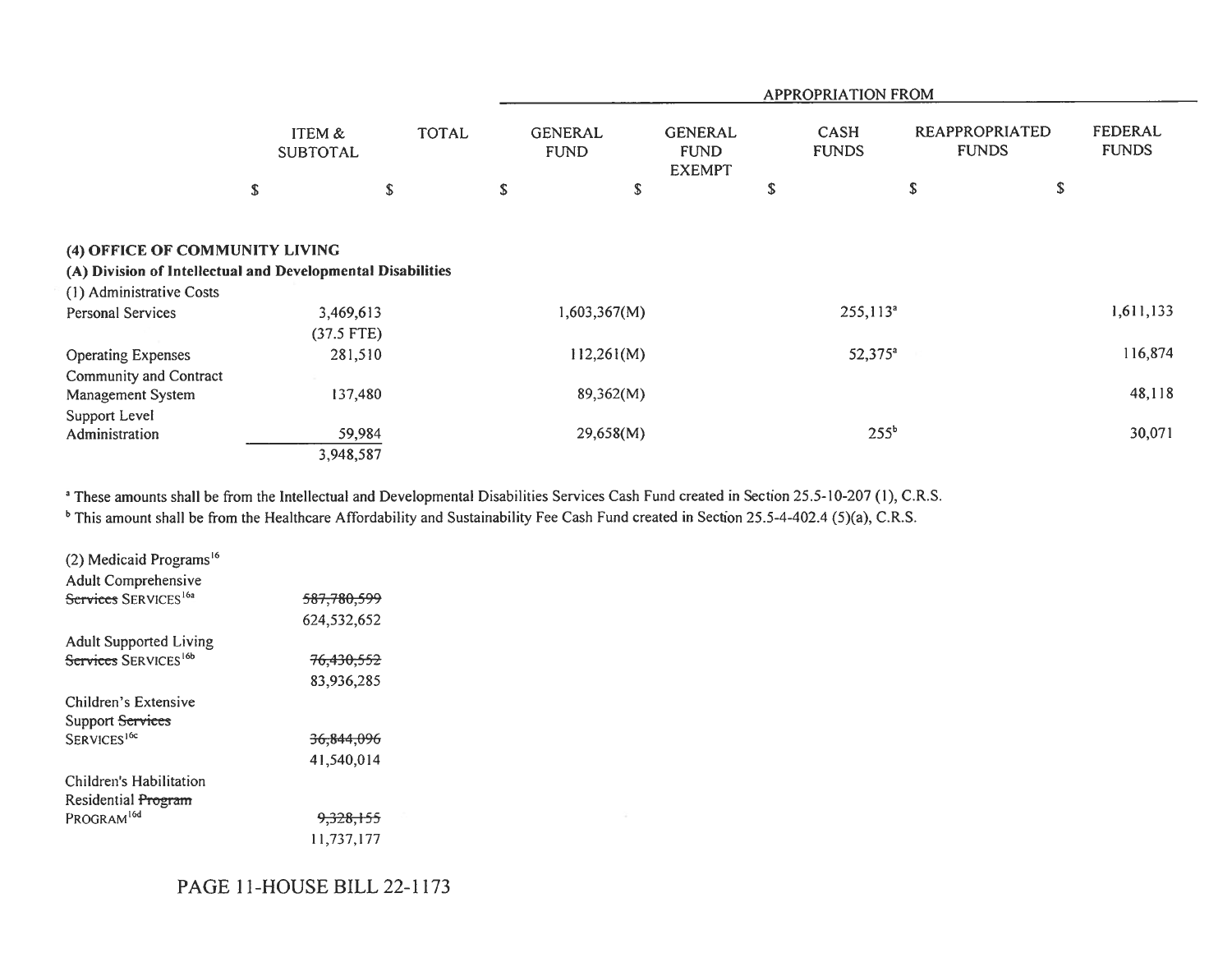|                                                                                |                                          |        |              |   | <b>APPROPRIATION FROM</b>                |                                                |  |                      |                                      |                                |   |                            |
|--------------------------------------------------------------------------------|------------------------------------------|--------|--------------|---|------------------------------------------|------------------------------------------------|--|----------------------|--------------------------------------|--------------------------------|---|----------------------------|
|                                                                                | ITEM &<br><b>SUBTOTAL</b>                |        | <b>TOTAL</b> |   | <b>GENERAL</b><br><b>FUND</b>            | <b>GENERAL</b><br><b>FUND</b><br><b>EXEMPT</b> |  | CASH<br><b>FUNDS</b> |                                      | REAPPROPRIATED<br><b>FUNDS</b> |   | FEDERAL<br><b>FUNDS</b>    |
|                                                                                | \$                                       | ጥ<br>P |              | ъ |                                          | S                                              |  | Ъ                    |                                      | e<br>D                         | ъ |                            |
| Case Management for<br>People with Disabilities<br>DISABILITIES <sup>16e</sup> | 98,633,608                               |        |              |   |                                          |                                                |  |                      |                                      |                                |   |                            |
|                                                                                | 91,780,356<br>809,017,010<br>853,526,484 |        |              |   | 318,982,389"<br>296,941,695 <sup>a</sup> |                                                |  |                      | 7,080,904<br>48,367,922 <sup>b</sup> |                                |   | 482,953,717<br>508,216,867 |

<sup>a</sup> Of this amount, the (M) notation applies to  $\frac{1215}{1215}$ ,  $\frac{1233}{1204}$ ,  $\frac{1204}{1200}$ ,  $\frac{1204}{1200}$ 

<sup>b</sup> Of this amount, \$23,522,777 SHALL BE FROM THE HOME-AND COMMUNITY-BASED SERVICES IMPROVEMENT FUND CREATED IN SECTION 25.5-6-1805 (1), C.R.S. \$6,280,903 \$5,716,149 shall be from the Healthcare Affordability and Sustainability Fee Cash Fund created in Section 25.5-4-402.4 (5)(a), C.R.S., \$800,000 \$19,128,995 shall be from the Intellectual and Developmental Disabilities Services Cash Fund created in Section 25.5-10-207 (1), C.R.S., and \$1 shall be from the Health Care Expansion Fund created in Section 24-22-117 (2)(a)(I), C.R.S.

| (3) State-only Programs <sup>17</sup> |            |            |                         |
|---------------------------------------|------------|------------|-------------------------|
| <b>Family Support Services</b>        | 7,679,672  |            |                         |
| <b>State Supported Living</b>         |            |            |                         |
| Services                              | 10,174,870 |            |                         |
| <b>State Supported Living</b>         |            |            |                         |
| Services Case Management              | 2,475,277  |            |                         |
| Preventive Dental Hygiene             | 66,460     |            |                         |
| Supported Employment                  |            |            |                         |
| Provider and Certification            |            |            |                         |
| Reimbursement                         | 303,158    |            |                         |
| Supported Employment                  |            |            |                         |
| Pilot Program                         | 575,000    |            |                         |
|                                       | 21,274,437 | +9,407,847 | $+366,590$ <sup>*</sup> |
|                                       |            | 19,332,833 | 1.941,604 <sup>a</sup>  |

<sup>a</sup> This amount shall be from the Intellectual and Developmental Disabilities Services Cash Fund created in Section 25.5-10-207 (1), C.R.S.

# PAGE 12-HOUSE BILL 22-1173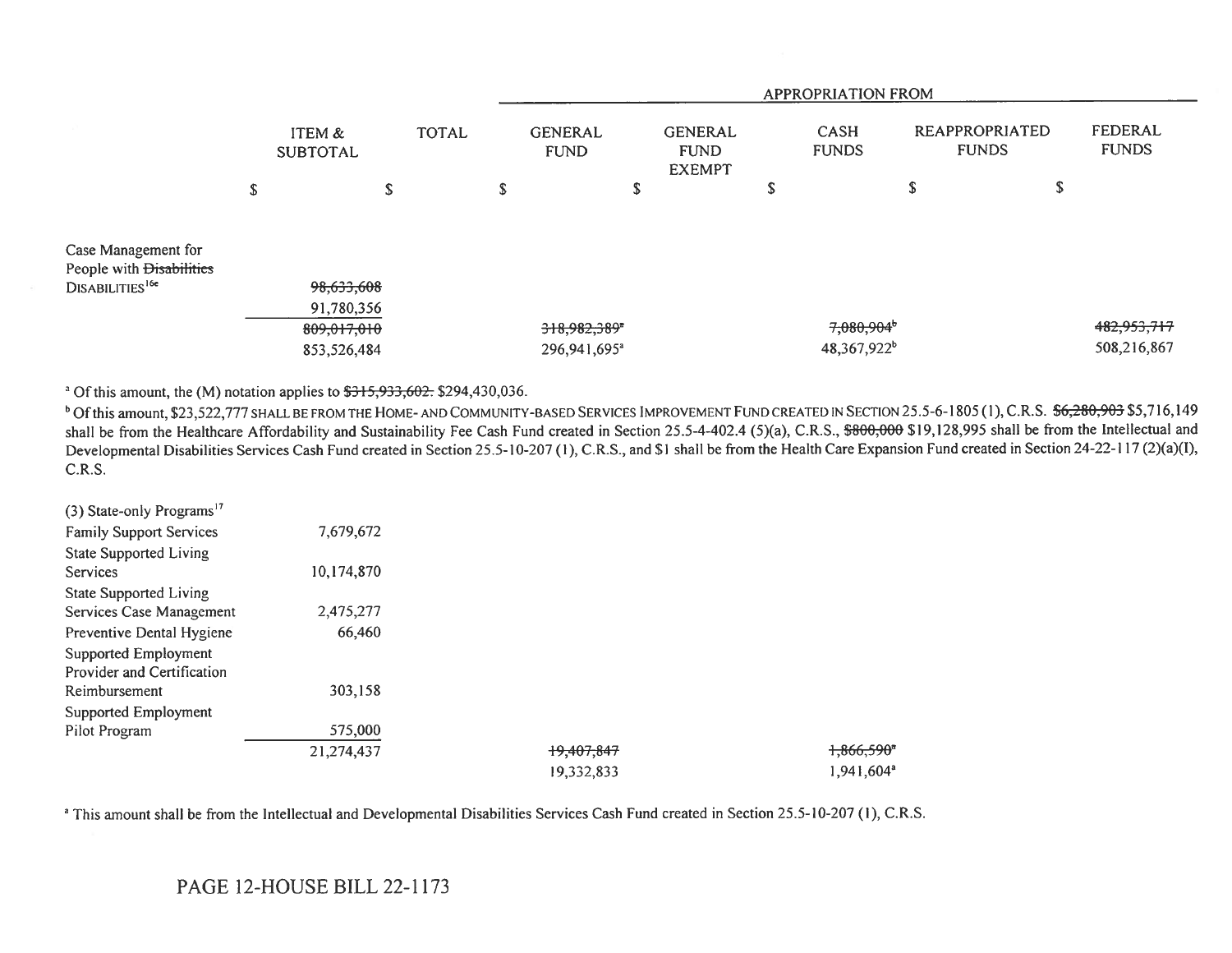|                                                           |                            |                            |                               |                                                | <b>APPROPRIATION FROM</b>                           |                                                       |                                      |  |
|-----------------------------------------------------------|----------------------------|----------------------------|-------------------------------|------------------------------------------------|-----------------------------------------------------|-------------------------------------------------------|--------------------------------------|--|
|                                                           | ITEM &<br><b>SUBTOTAL</b>  | <b>TOTAL</b>               | <b>GENERAL</b><br><b>FUND</b> | <b>GENERAL</b><br><b>FUND</b><br><b>EXEMPT</b> | \$<br><b>CASH</b><br><b>FUNDS</b>                   | <b>REAPPROPRIATED</b><br><b>FUNDS</b><br>$\mathbb{S}$ | <b>FEDERAL</b><br><b>FUNDS</b><br>\$ |  |
|                                                           | $\mathbb{S}$               | $\mathbb{S}$               | $\mathsf S$<br>$\mathbb{S}$   |                                                |                                                     |                                                       |                                      |  |
|                                                           |                            |                            |                               |                                                |                                                     |                                                       |                                      |  |
|                                                           |                            | 834,240,034<br>878,749,508 |                               |                                                |                                                     |                                                       |                                      |  |
| (5) INDIGENT CARE PROGRAM                                 |                            |                            |                               |                                                |                                                     |                                                       |                                      |  |
| Safety Net Provider                                       |                            |                            |                               |                                                |                                                     |                                                       |                                      |  |
| Payments                                                  | 257,909,481<br>227,071,084 |                            |                               |                                                | ++9,466,874 <sup>*</sup><br>79,321,378 <sup>a</sup> |                                                       | +38,442,607(1)<br>147,749,706(I)     |  |
| Pediatric Specialty Hospital                              | 10,764,010                 |                            | 5,048,321(M)<br>4,714,637(M)  |                                                |                                                     |                                                       | 5,715,689<br>6,049,373               |  |
| Appropriation from<br>Tobacco Tax Cash Fund to            |                            |                            |                               |                                                |                                                     |                                                       |                                      |  |
| the General Fund                                          | 420,001                    |                            |                               |                                                | 420,001 <sup>b</sup>                                |                                                       |                                      |  |
| Primary Care Fund Program<br>Children's Basic Health Plan | 25,373,115                 |                            |                               |                                                | 25,373,115 <sup>c</sup>                             |                                                       |                                      |  |
| Administration                                            | 5,033,274                  |                            |                               |                                                | $1,652,424(H)^d$                                    |                                                       | 3,380,850                            |  |
|                                                           | 5,147,447                  |                            |                               |                                                | 1,688,662(H) <sup>d</sup>                           |                                                       | 3,458,785                            |  |
| Children's Basic Health Plan                              |                            |                            |                               |                                                |                                                     |                                                       |                                      |  |
| Medical and Dental Costs                                  | 170,754,875                |                            | 20,639,364                    | 420,001 <sup>e</sup>                           | 35,628,900(H) <sup>f</sup>                          |                                                       | ++4,066,610                          |  |
|                                                           | 161,976,673                |                            | 15,288,255                    |                                                | 37,883,046(H) <sup>f</sup>                          |                                                       | 108,385,371                          |  |
|                                                           |                            | 470,254,756                |                               |                                                |                                                     |                                                       |                                      |  |
|                                                           |                            | 430,752,330                |                               |                                                |                                                     |                                                       |                                      |  |

<sup>a</sup> This amount shall be from the Healthcare Affordability and Sustainability Fee Cash Fund created in Section 25.5-4-402.4 (5)(a), C.R.S.

<sup>b</sup> This amount shall be from the Tobacco Tax Cash Fund created in Section 24-22-117 (1)(a), C.R.S. This appropriation partially meets the requirement to appropriate a portion of the revenues collected from imposition of additional state cigarette and tobacco taxes to the General Fund pursuant to Section 21 of Article X of the State Constitution.

 $\degree$  This amount shall be from the Primary Care Fund created in Section 24-22-117 (2)(b)(I), C.R.S.

<sup>d</sup> Of this amount, \$1,645,814 \$1,682,052 shall be from the Children's Basic Health Plan Trust created in Section 25.5-8-105 (1), C.R.S., and \$6,610 shall be from the Healthcare Affordability and Sustainability Fee Cash Fund created in Section 25.5-4-402.4 (5)(a), C.R.S.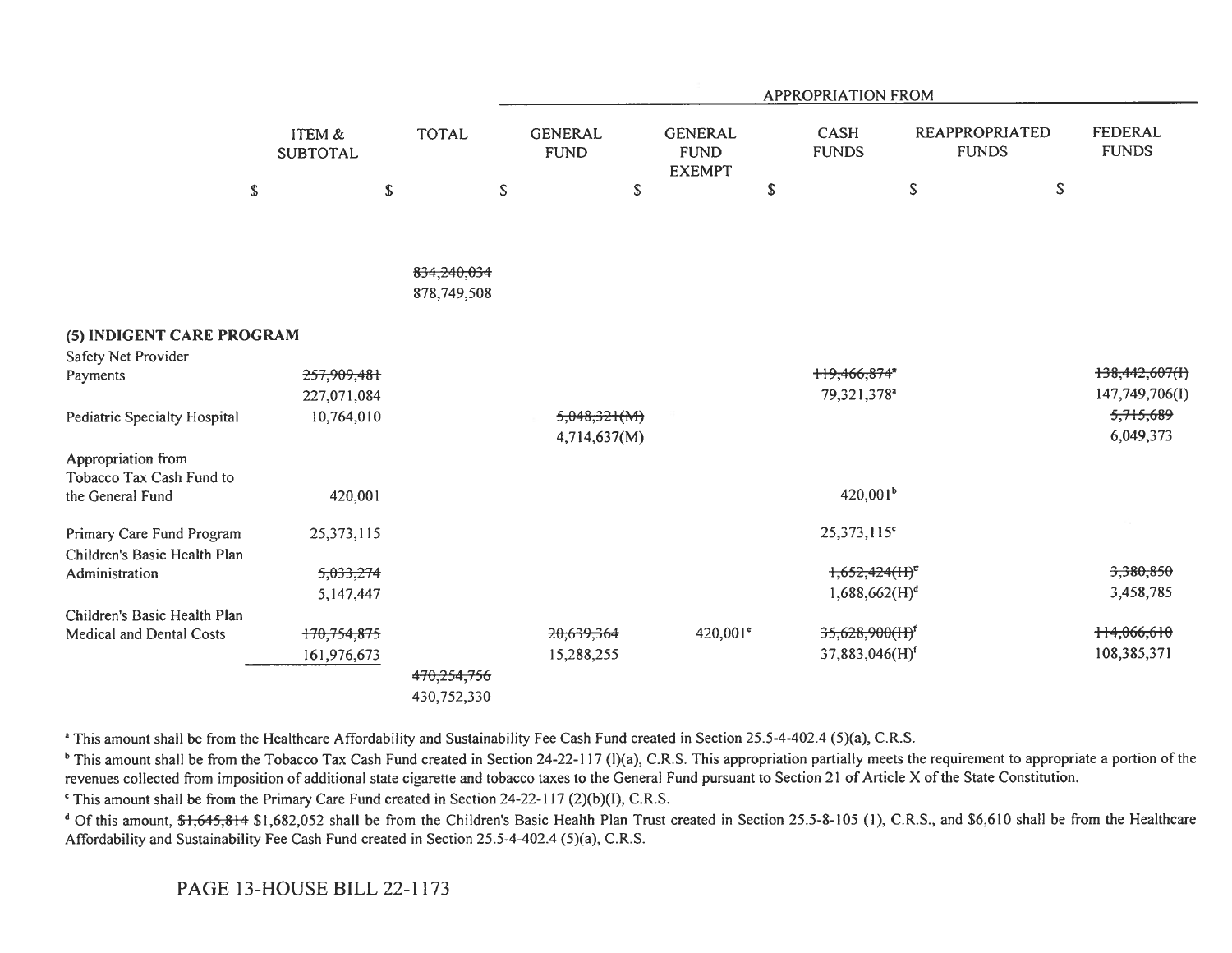|                                      |       |                        |                                                | APPROPRIATION FROM          |                                |                         |  |
|--------------------------------------|-------|------------------------|------------------------------------------------|-----------------------------|--------------------------------|-------------------------|--|
| <b>ITEM &amp;</b><br><b>SUBTOTAL</b> | TOTAL | GENERAL<br><b>FUND</b> | <b>GENERAL</b><br><b>FUND</b><br><b>EXEMPT</b> | <b>CASH</b><br><b>FUNDS</b> | REAPPROPRIATED<br><b>FUNDS</b> | FEDERAL<br><b>FUNDS</b> |  |
|                                      |       |                        |                                                |                             | ۰                              |                         |  |

`This amount shall be from General Fund Exempt pursuant to Section 24-22-117 (1)(c)(I)(B), C.R.S., and is not subject to the statutory limitation on General Fund appropriations imposed by Section 24-75-201.1, C.R.S.

<sup>f</sup> Of this amount, \$23,844,726 \$25,606,238 shall be from the Healthcare Affordability and Sustainability Fee Cash Fund created in Section 25.5-4-402.4 (5)(a), C.R.S., \$11,316,598 \$11,810,207 shall be from the Children's Basic Health Plan Trust created in Section 25.5-8-105 (1), C.R.S., \$367,575 \$366,600 shall be from the Colorado Immunization Fund created in Section 25-4-2301, C.R.S., \$100,000 shall be from recoveries and recoupments, \$1 shall be from the Health Care Expansion Fund created in Section 24-22-117 (2)(a)(1), C.R.S.

| Old Age Pension State           |             |              |                         |                   |               |
|---------------------------------|-------------|--------------|-------------------------|-------------------|---------------|
| Medical Program                 | 10,000,000  |              | 10,000,000 <sup>a</sup> |                   |               |
| Senior Dental Program           | 3,990,358   | 3,962,510    | 27,848 <sup>b</sup>     |                   |               |
| Commission on Family            |             |              |                         |                   |               |
| <b>Medicine Residency</b>       |             |              |                         |                   |               |
| <b>Training Programs</b>        | 9,400,725   | 4,197,890(M) |                         | $211,050$ °       | 4,991,785     |
|                                 |             | 3,920,418(M) |                         | $197,100^{\circ}$ | 5,283,207     |
| Medicare Modernization          |             |              |                         |                   |               |
| <b>Act State Contribution</b>   |             |              |                         |                   |               |
| Payment                         | +93,398,121 | +93,398,121  |                         |                   |               |
|                                 | 197,201,203 | 197,201,203  |                         |                   |               |
| Public School Health            |             |              |                         |                   |               |
| <b>Services Contract</b>        |             |              |                         |                   |               |
| Administration                  | 2,000,000   | 1,000,000(M) |                         |                   | 1,000,000     |
| Public School Health            |             |              |                         |                   |               |
| Services                        | 167,386,604 |              | 79,454,838 <sup>d</sup> |                   | 87,931,766(I) |
|                                 |             |              | 74,208,965 <sup>d</sup> |                   | 93,177,639(I) |
| Screening, Brief                |             |              |                         |                   |               |
| Intervention, and Referral to   |             |              |                         |                   |               |
| <b>Treatment Training Grant</b> |             |              |                         |                   |               |
| Program <sup>18</sup>           | 750,000     |              | 750,000°                |                   |               |

(6) OTHER MEDICAL SERVICES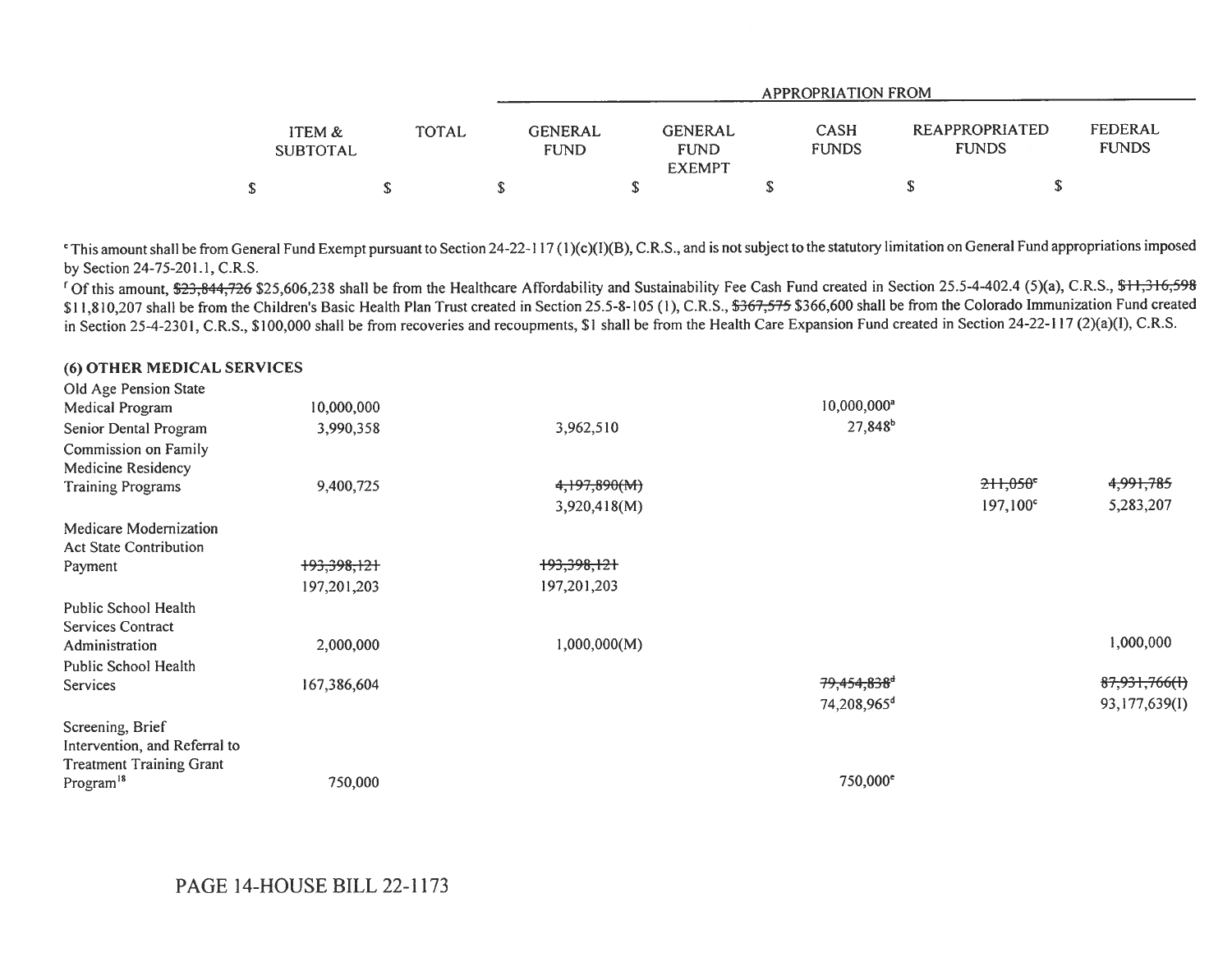|                                                                                                                          |                           |                           |              |                            | <b>APPROPRIATION FROM</b>     |   |                                                |    |                         |    |                                |                         |
|--------------------------------------------------------------------------------------------------------------------------|---------------------------|---------------------------|--------------|----------------------------|-------------------------------|---|------------------------------------------------|----|-------------------------|----|--------------------------------|-------------------------|
|                                                                                                                          |                           | ITEM &<br><b>SUBTOTAL</b> | <b>TOTAL</b> |                            | <b>GENERAL</b><br><b>FUND</b> |   | <b>GENERAL</b><br><b>FUND</b><br><b>EXEMPT</b> |    | CASH<br><b>FUNDS</b>    |    | REAPPROPRIATED<br><b>FUNDS</b> | FEDERAL<br><b>FUNDS</b> |
|                                                                                                                          | $\boldsymbol{\mathsf{S}}$ |                           | $\mathbb S$  | S                          |                               | S |                                                | \$ |                         | \$ | \$                             |                         |
| <b>AMERICAN RESCUE PLAN</b><br>ACT HOME- AND<br>COMMUNITY-BASED<br><b>SERVICES STATE-ONLY</b><br>PROGRAMS <sup>18a</sup> |                           | 13,260,976<br>$(4.0$ FTE) |              | 386,925,808<br>403,989,866 |                               |   |                                                |    | 13,260,976 <sup>f</sup> |    |                                |                         |

<sup>a</sup> This amount shall be from the Old Age Pension Health and Medical Care Fund created in Section 25.5-2-101 (2), C.R.S.

<sup>b</sup> This amount shall be from the Department of Health Care Policy and Financing Cash Fund created in Section 25.5-1-109, C.R.S.

This amount shall be transferred from the Department of Higher Education from the Fee-for-service Contracts with State Institutions for Speciality Education Programs line item.

<sup>d</sup> This amount represents funds certified as public expenditures incurred by school districts or boards of cooperative educational services that are eligible for federal financial participation under Medicaid.

This amount shall be from the Marijuana Tax Cash Fund created in Section 39-28.8-501 (1), C.R.S.

<sup>r</sup> THIS AMOUNT SHALL BE FROM THE HOME- AND COMMUNITY-BASED SERVICES IMPROVEMENT FUND CREATED IN SECTION 25.5-6-1805 (I), C.R.S.

## (7) DEPARTMENT OF HUMAN SERVICES MEDICAID-FUNDED PROGRAMS

| (A) Executive Director's<br>Office - Medicaid<br>Funding <sup>19</sup> | 14,794,888 | 7,397,445(M) | 7,397,443 |
|------------------------------------------------------------------------|------------|--------------|-----------|
| (B) Office of Information                                              |            |              |           |
| <b>Technology Services -</b>                                           |            |              |           |
| <b>Medicaid Funding</b>                                                |            |              |           |
| Regional Centers Electronic                                            |            |              |           |
| Health Record System                                                   | 680,382    | 340,191(M)   | 340,191   |
| (C) Division of Child Welfare - Medicaid Funding                       |            |              |           |
| Administration                                                         | 65,019     | 32,509(M)    | 32,510    |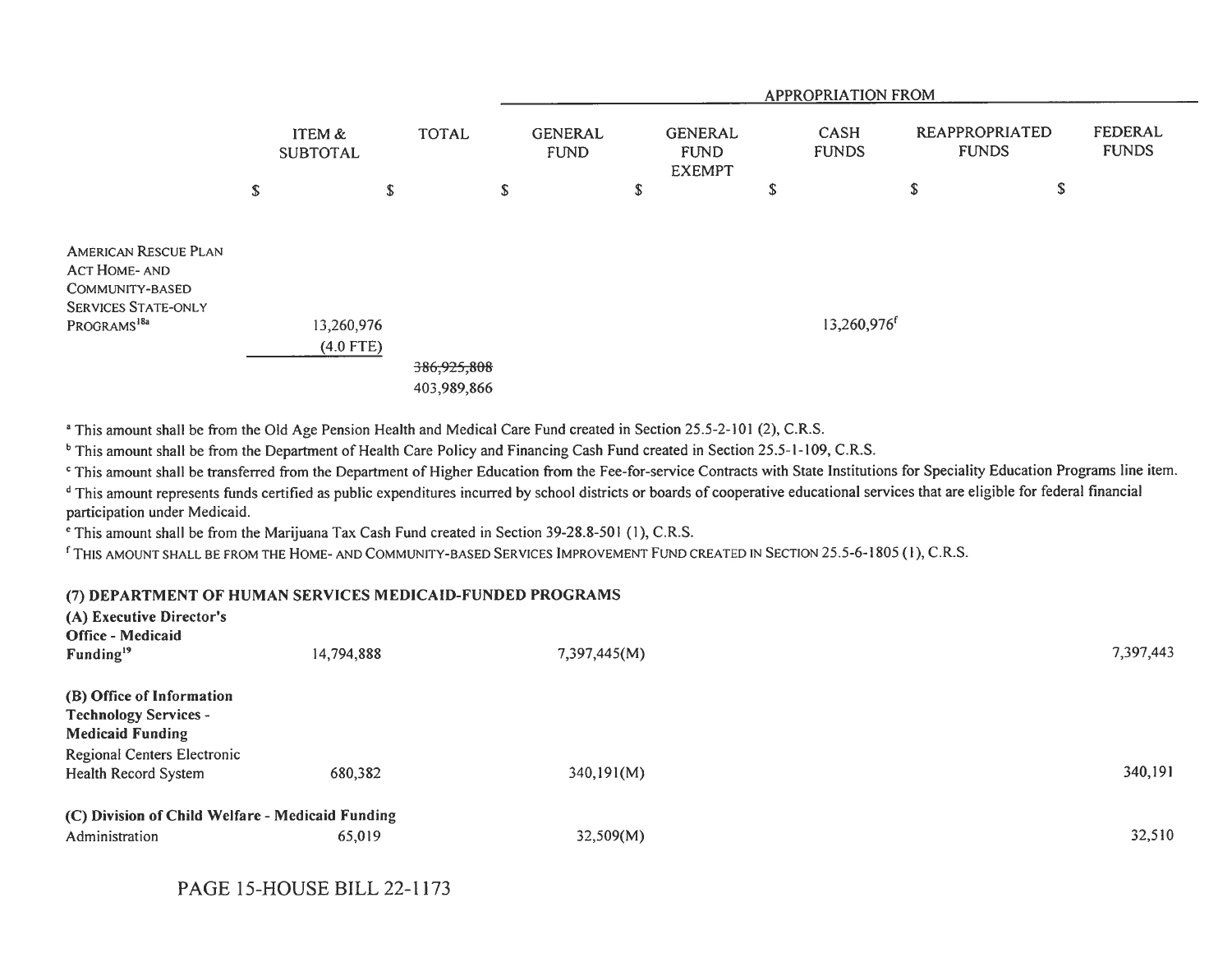|                                                                                                        |                           |              | <b>APPROPRIATION FROM</b>     |                                                |                             |                                       |                         |  |  |  |
|--------------------------------------------------------------------------------------------------------|---------------------------|--------------|-------------------------------|------------------------------------------------|-----------------------------|---------------------------------------|-------------------------|--|--|--|
|                                                                                                        | ITEM &<br><b>SUBTOTAL</b> | <b>TOTAL</b> | <b>GENERAL</b><br><b>FUND</b> | <b>GENERAL</b><br><b>FUND</b><br><b>EXEMPT</b> | <b>CASH</b><br><b>FUNDS</b> | <b>REAPPROPRIATED</b><br><b>FUNDS</b> | FEDERAL<br><b>FUNDS</b> |  |  |  |
|                                                                                                        | \$                        | $\mathbb S$  | $\mathbb{S}$                  | $\mathbb{S}$                                   | $\mathbb S$                 | $\mathbb S$<br>$\mathbb S$            |                         |  |  |  |
| Child Welfare Services                                                                                 | 13,421,808                |              | 6,294,828(M)                  |                                                |                             |                                       | 7,126,980               |  |  |  |
|                                                                                                        |                           |              | 5,878,752(M)                  |                                                |                             |                                       | 7,543,056               |  |  |  |
|                                                                                                        | 13,486,827                |              |                               |                                                |                             |                                       |                         |  |  |  |
| (D) Office of Early Childhood - Medicaid Funding<br>Division of Community and<br>Family Support, Early |                           |              |                               |                                                |                             |                                       |                         |  |  |  |
| <b>Intervention Services</b>                                                                           | 7,968,022                 |              | 3,737,003(M)                  |                                                |                             |                                       | 4,231,019               |  |  |  |
|                                                                                                        |                           |              | 3,489,993(M)                  |                                                |                             |                                       | 4,478,029               |  |  |  |
| (E) Office of Self Sufficiency - Medicaid Funding                                                      |                           |              |                               |                                                |                             |                                       |                         |  |  |  |
| Systematic Alien<br>Verification for Eligibility                                                       | 28,307                    |              | 14,153(M)                     |                                                |                             |                                       | 14,154                  |  |  |  |
| (F) Office of Behavioral Health - Medicaid Funding                                                     |                           |              |                               |                                                |                             |                                       |                         |  |  |  |
| <b>Community Behavioral</b><br><b>Health Administration</b>                                            | 514,476                   |              | 257,238(M)                    |                                                |                             |                                       | 257,238                 |  |  |  |
| Children and Youth Mental                                                                              |                           |              |                               |                                                |                             |                                       |                         |  |  |  |
| <b>Health Treatment Act</b>                                                                            | 128,478                   |              | 60,256(M)                     |                                                |                             |                                       | 68,222                  |  |  |  |
|                                                                                                        |                           |              | 56,274(M)                     |                                                |                             |                                       | 72,204                  |  |  |  |
| High Risk Pregnant Women                                                                               |                           |              |                               |                                                |                             |                                       |                         |  |  |  |
| Program                                                                                                | 1,865,775                 |              | 875,048(M)                    |                                                |                             |                                       | 990,727                 |  |  |  |
|                                                                                                        |                           |              | 817,210(M)                    |                                                |                             |                                       | 1,048,565               |  |  |  |
| <b>Mental Health Institutes</b>                                                                        | 8,219,072                 |              | 3,854,745(M)                  |                                                |                             |                                       | 4,364,327               |  |  |  |
|                                                                                                        |                           |              | 3,599,955(M)                  |                                                |                             |                                       | 4,619,117               |  |  |  |
|                                                                                                        | 10,727,801                |              |                               |                                                |                             |                                       |                         |  |  |  |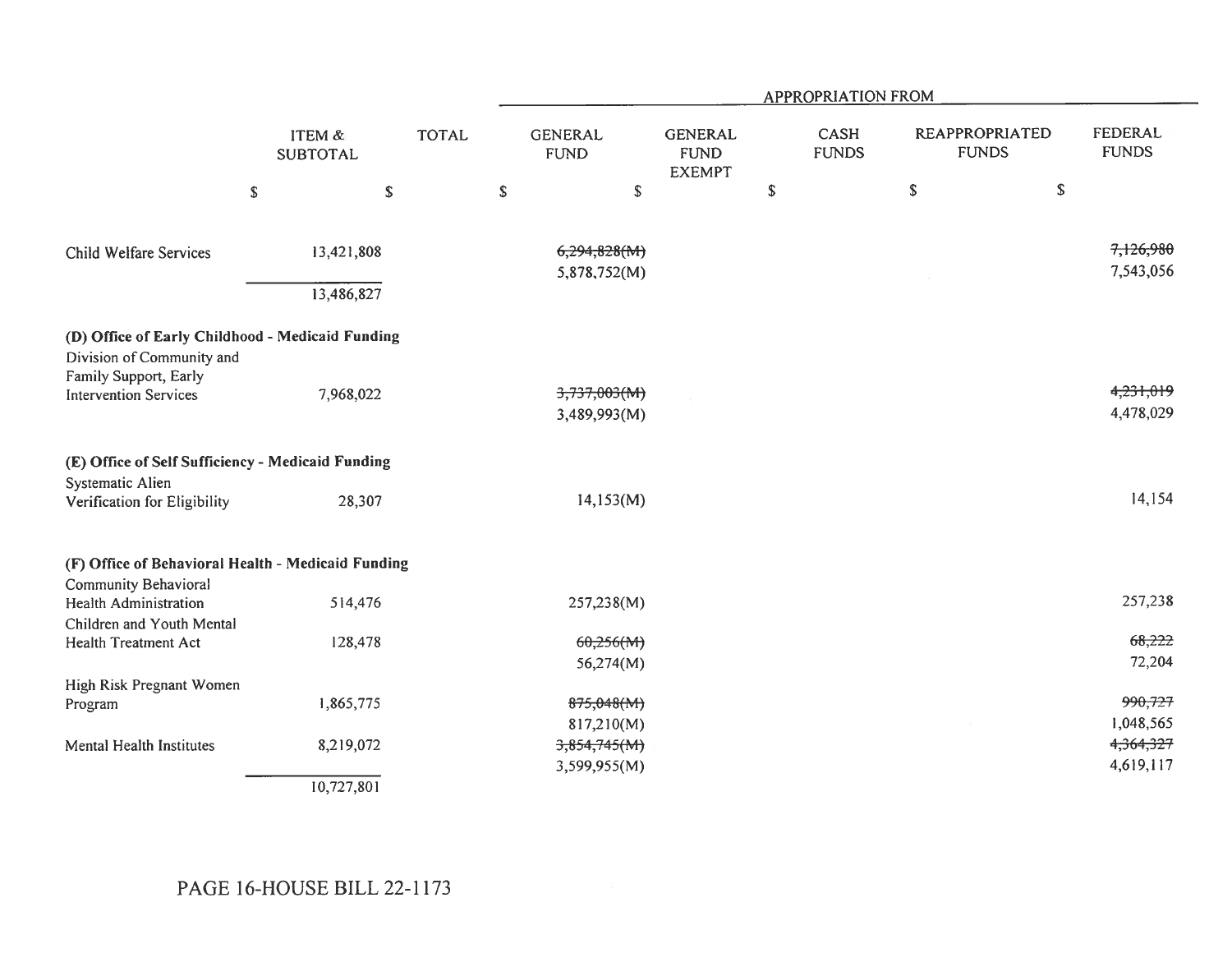|                                                                                                              |                           |               | <b>APPROPRIATION FROM</b>     |                                                |                             |                        |                                                                         |  |  |  |
|--------------------------------------------------------------------------------------------------------------|---------------------------|---------------|-------------------------------|------------------------------------------------|-----------------------------|------------------------|-------------------------------------------------------------------------|--|--|--|
|                                                                                                              | ITEM &<br><b>SUBTOTAL</b> | <b>TOTAL</b>  | <b>GENERAL</b><br><b>FUND</b> | <b>GENERAL</b><br><b>FUND</b><br><b>EXEMPT</b> | <b>CASH</b><br><b>FUNDS</b> |                        | <b>FEDERAL</b><br><b>REAPPROPRIATED</b><br><b>FUNDS</b><br><b>FUNDS</b> |  |  |  |
|                                                                                                              | $\mathbb S$               | ${\mathbb S}$ | $\mathbb S$                   | $\mathbb S$                                    | \$                          | \$                     | $\mathbb S$                                                             |  |  |  |
|                                                                                                              |                           |               |                               |                                                |                             |                        |                                                                         |  |  |  |
| (G) Services for People with Disabilities - Medicaid Funding                                                 |                           |               |                               |                                                |                             |                        |                                                                         |  |  |  |
| <b>Regional Centers</b>                                                                                      | 54,771,068                |               | 23,798,727(M)                 |                                                |                             | 1,888,903 <sup>a</sup> | 29,083,438                                                              |  |  |  |
| <b>Regional Center</b>                                                                                       |                           |               | 22,100,825(M)                 |                                                |                             |                        | 30,781,340                                                              |  |  |  |
| Depreciation and Annual<br>Adjustments                                                                       | 691,725                   |               | 324,420(M)                    |                                                |                             |                        | 367,305                                                                 |  |  |  |
|                                                                                                              |                           |               | 302,976(M)                    |                                                |                             |                        | 388,749                                                                 |  |  |  |
|                                                                                                              | 55,462,793                |               |                               |                                                |                             |                        |                                                                         |  |  |  |
| <sup>a</sup> This amount shall be from the Service Fee Fund created in Section 25.5-6-204 (1)(c)(II), C.R.S. |                           |               |                               |                                                |                             |                        |                                                                         |  |  |  |
| (H) Adult Assistance<br>Programs, Community<br>Services for the Elderly -<br><b>Medicaid Funding</b>         | 1,001,800                 |               | 500,900(M)                    |                                                |                             |                        | 500,900                                                                 |  |  |  |
|                                                                                                              |                           |               |                               |                                                |                             |                        |                                                                         |  |  |  |
| (I) Division of Youth<br>Services - Medicaid                                                                 |                           |               |                               |                                                |                             |                        |                                                                         |  |  |  |
| Funding                                                                                                      | 1,161,560                 |               | 557,302(M)                    |                                                |                             |                        | 604,258                                                                 |  |  |  |
|                                                                                                              | 770,196                   |               | 337,346(M)                    |                                                |                             |                        | 432,850                                                                 |  |  |  |
| (J) Other<br>Federal Medicaid Indirect<br>Cost Reimbursement for<br>Department of Human                      |                           |               |                               |                                                |                             |                        |                                                                         |  |  |  |
| Services Programs                                                                                            | 500,000                   |               |                               |                                                |                             |                        | $500,000(I)^a$                                                          |  |  |  |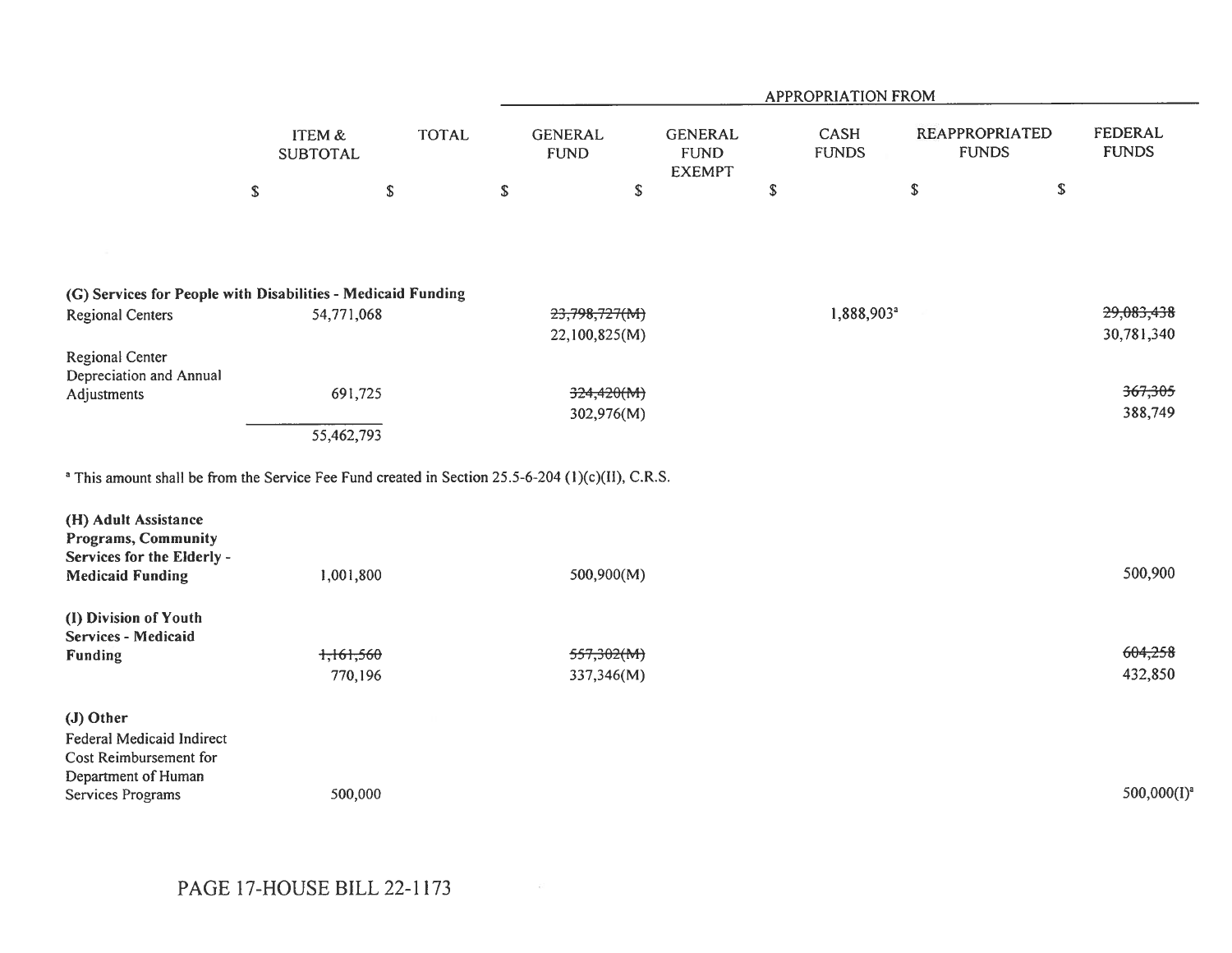|                                                             |   |                           |              |   | APPROPRIATION FROM            |                                                |   |                             |                                |    |                         |
|-------------------------------------------------------------|---|---------------------------|--------------|---|-------------------------------|------------------------------------------------|---|-----------------------------|--------------------------------|----|-------------------------|
|                                                             |   | ITEM &<br><b>SUBTOTAL</b> | <b>TOTAL</b> |   | <b>GENERAL</b><br><b>FUND</b> | <b>GENERAL</b><br><b>FUND</b><br><b>EXEMPT</b> |   | <b>CASH</b><br><b>FUNDS</b> | REAPPROPRIATED<br><b>FUNDS</b> |    | FEDERAL<br><b>FUNDS</b> |
|                                                             | S |                           | S            | D |                               | \$                                             | S |                             | S                              | \$ |                         |
| Department of Human<br>Services Indirect Cost<br>Assessment |   | 17,863,051                |              |   | 8,931,526(M)                  |                                                |   |                             |                                |    | 8,931,525               |
|                                                             |   | 18,363,051                |              |   |                               |                                                |   |                             |                                |    |                         |

<sup>a</sup> This amount reflects estimated Medicaid federal indirect cost reimbursements for Department of Human Services programs, and is shown for informational purposes only.

<mark>123,675,43</mark>1 123,284,067

| <b>TOTALS PART V</b>     |                             |                 |                  |                              |              |                              |
|--------------------------|-----------------------------|-----------------|------------------|------------------------------|--------------|------------------------------|
| <b>HEALTH CARE</b>       |                             |                 |                  |                              |              |                              |
| POLICY AND               |                             |                 |                  |                              |              |                              |
| FINANCING) <sup>20</sup> | <del>\$13,259,364,597</del> | \$2,558,622,911 | $$865,704,200^4$ | \$1,551,766,954 <sup>b</sup> | \$97,905,609 | <del>\$8,185,364,923</del> ° |
|                          | \$13,301,116,530            | \$2,443,072,685 |                  | $$1,635,071,635^{\circ}$     | \$97,156,060 | $$8,260,111,950^{\circ}$     |

<sup>a</sup> Of this amount, \$865,284,199 shall be from the General Fund Exempt Account created in Section 24-77-103.6 (2), C.R.S., and \$420,001 shall be General Fund Exempt pursuant to Section 24-22-117 (1)(c)(1)(B), C.R.S. Said \$420,001 is not subject to the statutory limitation on General Fund appropriations imposed by Section 24-75-201.1, C.R.S.  $<sup>b</sup>$  Of this amount, \$16,671,232 contains an (I) notation.</sup>

 $\degree$  Of this amount,  $\frac{12558}{180,592}$  \$396,522,942 contains an (I) notation.

FOOTNOTES -- The following statements are referenced to the numbered footnotes throughout section 2.

12a DEPARTMENT OF HEALTH CARE POLICY AND FINANCING, EXECUTIVE DIRECTOR'S OFFICE, GENERAL ADMINISTRATION, PERSONAL SERVICES -- OF THIS APPROPRIATION, THE \$1,260,277 CASH FUNDS APPROPRIATED FROM THE HOME- AND COMMUNITY-BASED SERVICES IMPROVEMENT FUND REMAINS AVAILABLE FOR EXPENDITURE UNTIL THE CLOSE OF THE 2023-24 STATE FISCAL YEAR.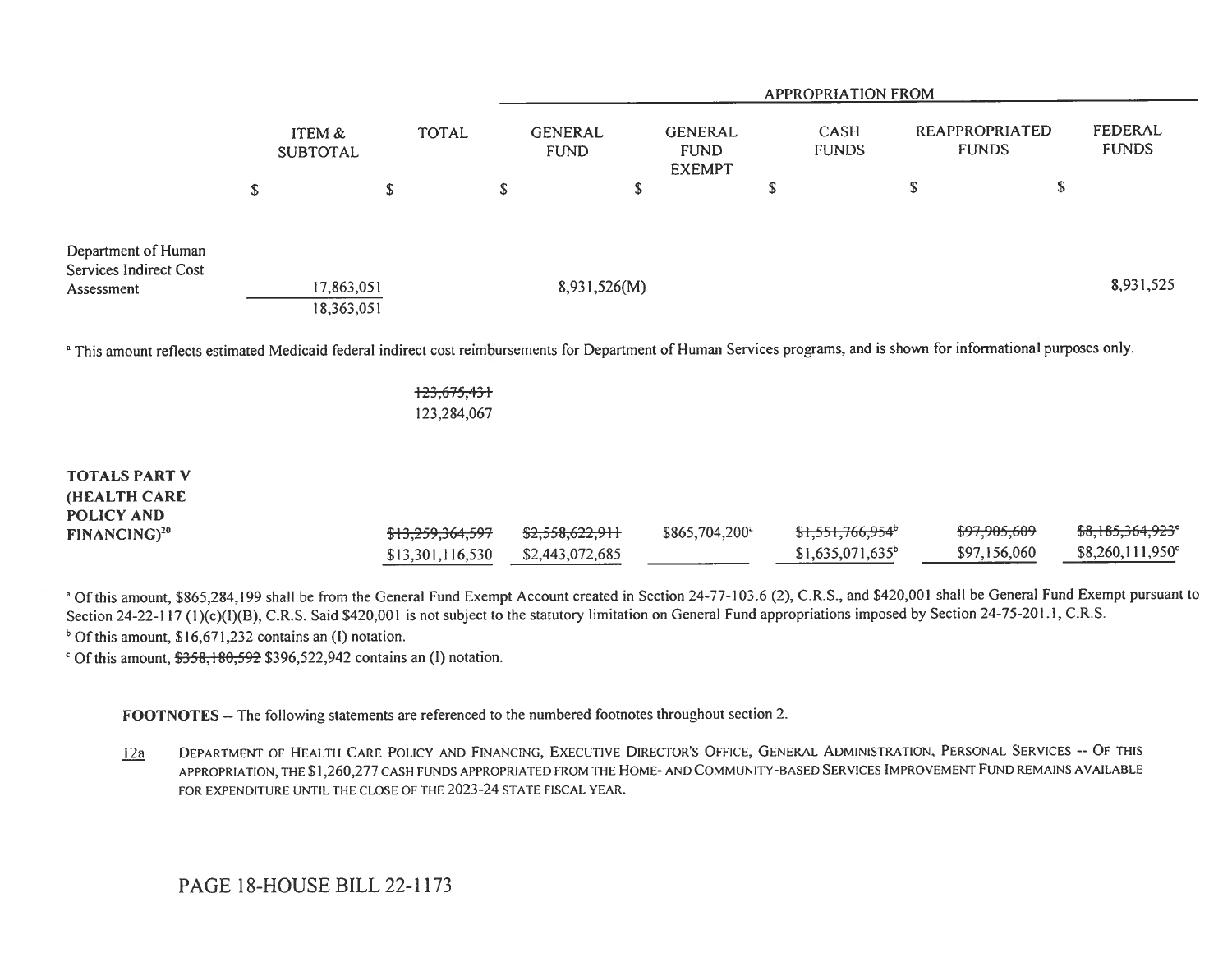|                           |              | APPROPRIATION FROM                                                       |                             |  |                                                                  |  |  |
|---------------------------|--------------|--------------------------------------------------------------------------|-----------------------------|--|------------------------------------------------------------------|--|--|
| ITEM &<br><b>SUBTOTAL</b> | <b>TOTAL</b> | GENERAL<br><b>GENERAL</b><br><b>FUND</b><br><b>FUND</b><br><b>EXEMPT</b> | <b>CASH</b><br><b>FUNDS</b> |  | FEDERAL<br><b>REAPPROPRIATED</b><br><b>FUNDS</b><br><b>FUNDS</b> |  |  |
| \$                        |              |                                                                          |                             |  |                                                                  |  |  |

- 12b DEPARTMENT OF HEALTH CARE POLICY AND FINANCING, EXECUTIVE DIRECTOR'S OFFICE, GENERAL ADMINISTRATION, HEALTH, LIFE, AND DENTAL -- OF THIS APPROPRIATION, THE \$172,394 CASH FUNDS APPROPRIATED FROM THE HOME- AND COMMUNITY-BASED SERVICES IMPROVEMENT FUND REMAINS AVAILABLE FOR EXPENDITURE UNTIL THE CLOSE OF THE 2023-24 STATE FISCAL YEAR.
- 12c DEPARTMENT OF HEALTH CARE POLICY AND FINANCING, EXECUTIVE DIRECTOR'S OFFICE, GENERAL ADMINISTRATION, SHORT-TERM DISABILITY -- OF THIS APPROPRIATION, THE \$1,794 CASH FUNDS APPROPRIATED FROM THE HOME- AND COMMUNITY-BASED SERVICES IMPROVEMENT FUND REMAINS AVAILABLE FOR EXPENDITURE UNTIL THE CLOSE OF THE 2023-24 STATE FISCAL YEAR.
- I2d DEPARTMENT OF HEALTH CARE POLICY AND FINANCING, EXECUTIVE DIRECTOR'S OFFICE, GENERAL ADMINISTRATION, S.B. 04-257 AMORTIZATION EQUALIZATION DISBURSEMENT -- OF THIS APPROPRIATION, THE \$56,088 CASH FUNDS APPROPRIATED FROM THE HOME- AND COMMUNITY-BASED SERVICES IMPROVEMENT FUND REMAINS AVAILABLE FOR EXPENDITURE UNTIL THE CLOSE OF THE 2023-24 STATE FISCAL YEAR.
- 12e DEPARTMENT OF HEALTH CARE POLICY AND FINANCING, EXECUTIVE DIRECTOR'S OFFICE, GENERAL ADMINISTRATION, S.B. 06-235 SUPPLEMENTAL AMORTIZATION EQUALIZATION DISBURSEMENT -- OF THIS APPROPRIATION, THE \$56,088 CASH FUNDS APPROPRIATED FROM THE HOME- AND COMMUNITY-BASED SERVICES IMPROVEMENT FUND REMAINS AVAILABLE FOR EXPENDITURE UNTIL THE CLOSE OF THE 2023-24 STATE FISCAL YEAR.
- 12f DEPARTMENT OF HEALTH CARE POLICY AND FINANCING, EXECUTIVE DIRECTOR'S OFFICE, GENERAL ADMINISTRATION, OPERATING EXPENSES -- OF THIS APPROPRIATION, THE \$136,484 CASH FUNDS APPROPRIATED FROM THE HOME- AND COMMUNITY-BASED SERVICES IMPROVEMENT FUND REMAINS AVAILABLE FOR EXPENDITURE UNTIL THE CLOSE OF THE 2023-24 STATE FISCAL YEAR.
- 12g DEPARTMENT OF HEALTH CARE POLICY AND FINANCING, EXECUTIVE DIRECTOR'S OFFICE, GENERAL ADMINISTRATION, LEASED SPACE -- OF THIS APPROPRIATION, THE \$1 13,300 CASH FUNDS APPROPRIATED FROM THE HOME- AND COMMUNITY-BASED SERVICES IMPROVEMENT FUND REMAINS AVAILABLE FOR EXPENDITURE UNTIL THE CLOSE OF THE 2023-24 STATE FISCAL YEAR.
- 13 Department of Health Care Policy and Financing, Executive Director's Office, General Administration, General Professional Services and Special Projects -- This line item includes \$62,000 total funds, including \$31,000 General Fund, the purpose of which is the autism waiver program evaluation required by Section 25.5-6-806 (2)(c)(I), C.R.S. It is the General Assembly's intent that the Department also use the \$62,000 total funds to evaluate the new behavioral therapy benefit through the Early and Periodic Screening, Diagnostic, and Treatment (EPSDT) program.
- 13a DEPARTMENT OF HEALTH CARE POLICY AND FINANCING, EXECUTIVE DIRECTOR'S OFFICE, GENERAL ADMINISTRATION, GENERAL PROFESSIONAL SERVICES AND SPECIAL PROJECTS-- OF THIS APPROPRIATION, THE \$15,280,357 CASH FUNDS APPROPRIATED FROM THE HOME- AND COMMUNITY-BASED SERVICES IMPROVEMENT FUND REMAINS AVAILABLE FOR EXPENDITURE UNTIL THE CLOSE OF THE 2023-24 STATE FISCAL YEAR.

# PAGE 19-HOUSE BILL 22-1173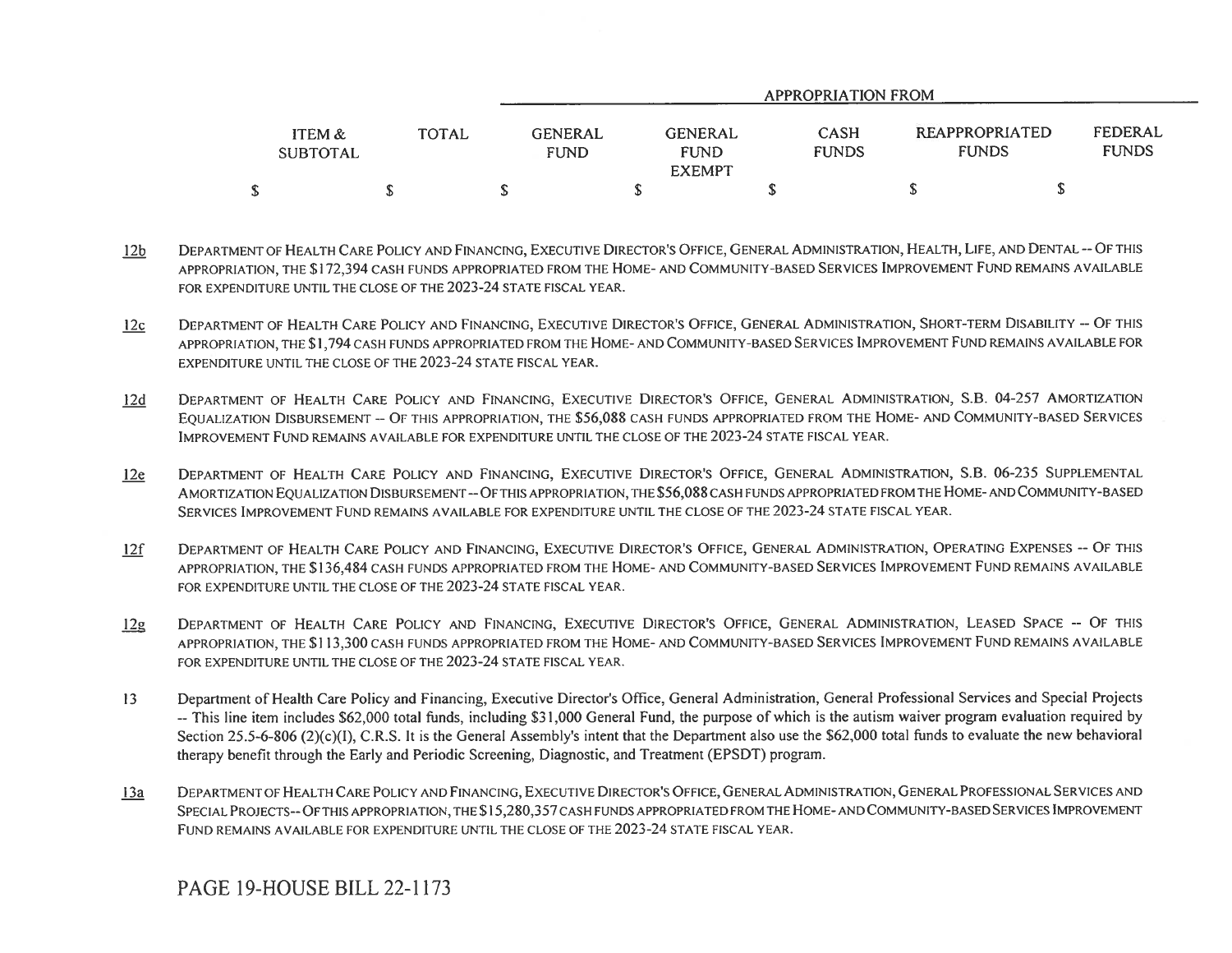|                           |              | <b>APPROPRIATION FROM</b>     |                                                |                             |                                       |                         |  |  |  |
|---------------------------|--------------|-------------------------------|------------------------------------------------|-----------------------------|---------------------------------------|-------------------------|--|--|--|
| ITEM &<br><b>SUBTOTAL</b> | <b>TOTAL</b> | <b>GENERAL</b><br><b>FUND</b> | <b>GENERAL</b><br><b>FUND</b><br><b>EXEMPT</b> | <b>CASH</b><br><b>FUNDS</b> | <b>REAPPROPRIATED</b><br><b>FUNDS</b> | FEDERAL<br><b>FUNDS</b> |  |  |  |
| \$                        |              |                               |                                                |                             |                                       | Ψ                       |  |  |  |

- 13b DEPARTMENT OF HEALTH CARE POLICY AND FINANCING, EXECUTIVE DIRECTOR'S OFFICE, INFORMATION TECHNOLOGY CONTRACTS AND PROJECTS, MEDICAID MANAGEMENT INFORMATION SYSTEM MAINTENANCE AND PROJECTS -- OF THIS APPROPRIATION, THE \$5,353,846 CASH FUNDS APPROPRIATED FROM THE HOME-AND COMMUNITY-BASED SERVICES IMPROVEMENT FUND REMAINS AVAILABLE FOR EXPENDITURE UNTIL THE CLOSE OF THE 2023-24 STATE FISCAL YEAR.
- 14 Department of Health Care Policy and Financing, Executive Director's Office, Information Technology Contracts and Projects, Colorado Benefits Management Systems, Operating and Contract Expenses and Colorado Benefits Management Systems, Health Care and Economic Security Staff Development Center -- In addition to the transfer authority provided in Section 24-75-108, C.R.S., the Department is authorized to transfer up to 5.0 percent of the total appropriations within the line items designated with this footnote. The Department is also authorized to transfer up to 5.0 percent of the total appropriations within the line items designated with this footnote to line item appropriations within the Department of Human Services, Office of Information Technology Services, Colorado Benefits Management System subsection.
- 15 Department of Health Care Policy and Financing, Executive Director's Office, Information Technology Contracts and Projects, Colorado Benefits Management Systems, Colorado Benefits Management Systems, Health Care and Economic Security Staff Development Center -- Of this appropriation, \$2,500,000 remains available for expenditure until the close of the 2022-23 state fiscal year.
- 15a DEPARTMENT OF HEALTH CARE POLICY AND FINANCING, MEDICAL SERVICES PREMIUMS, MEDICAL AND LONG-TERM CARE SERVICES FOR MEDICAID ELIGIBLE INDIVIDUALS -- OF THIS APPROPRIATION, THE \$27,436,097 CASH FUNDS APPROPRIATED FROM THE HOME- AND COMMUNITY-BASED SERVICES IMPROVEMENT FUND REMAINS AVAILABLE FOR EXPENDITURE UNTIL THE CLOSE OF THE 2023-24 STATE FISCAL YEAR.
- 16 Department of Health Care Policy and Financing, Office of Community Living, Division of Intellectual and Developmental Disabilities, Medicaid Programs - It is the General Assembly's intent that expenditures for these services be recorded only against the Long Bill group total for Medicaid Programs.
- 16a DEPARTMENT OF HEALTH CARE POLICY AND FINANCING, OFFICE OF COMMUNITY LIVING, DIVISION OF INTELLECTUAL AND DEVELOPMENTAL DISABILITIES, MEDICAID PROGRAMS, ADULT COMPREHENSIVE WAIVER SERVICES -- OF THIS APPROPRIATION, THE \$17,098,856 CASH FUNDS APPROPRIATED FROM THE HOME-AND COMMUNITY-BASED SERVICES IMPROVEMENT FUND REMAIN AVAILABLE FOR EXPENDITURE UNTIL THE CLOSE OF THE 2023-24 STATE FISCAL YEAR.
- 16b DEPARTMENT OF HEALTH CARE POLICY AND FINANCING, OFFICE OF COMMUNITY LIVING, DIVISION OF INTELLECTUAL AND DEVELOPMENTAL DISABILITIES, MEDICAID PROGRAMS, ADULT SUPPORTED LIVING WAIVER SERVICES -- OF THIS APPROPRIATION, THE \$3,381,600 CASH FUNDS APPROPRIATED FROM THE HOME-AND COMMUNITY-BASED SERVICES IMPROVEMENT FUND REMAIN AVAILABLE FOR EXPENDITURE UNTIL THE CLOSE OF THE 2023-24 STATE FISCAL YEAR.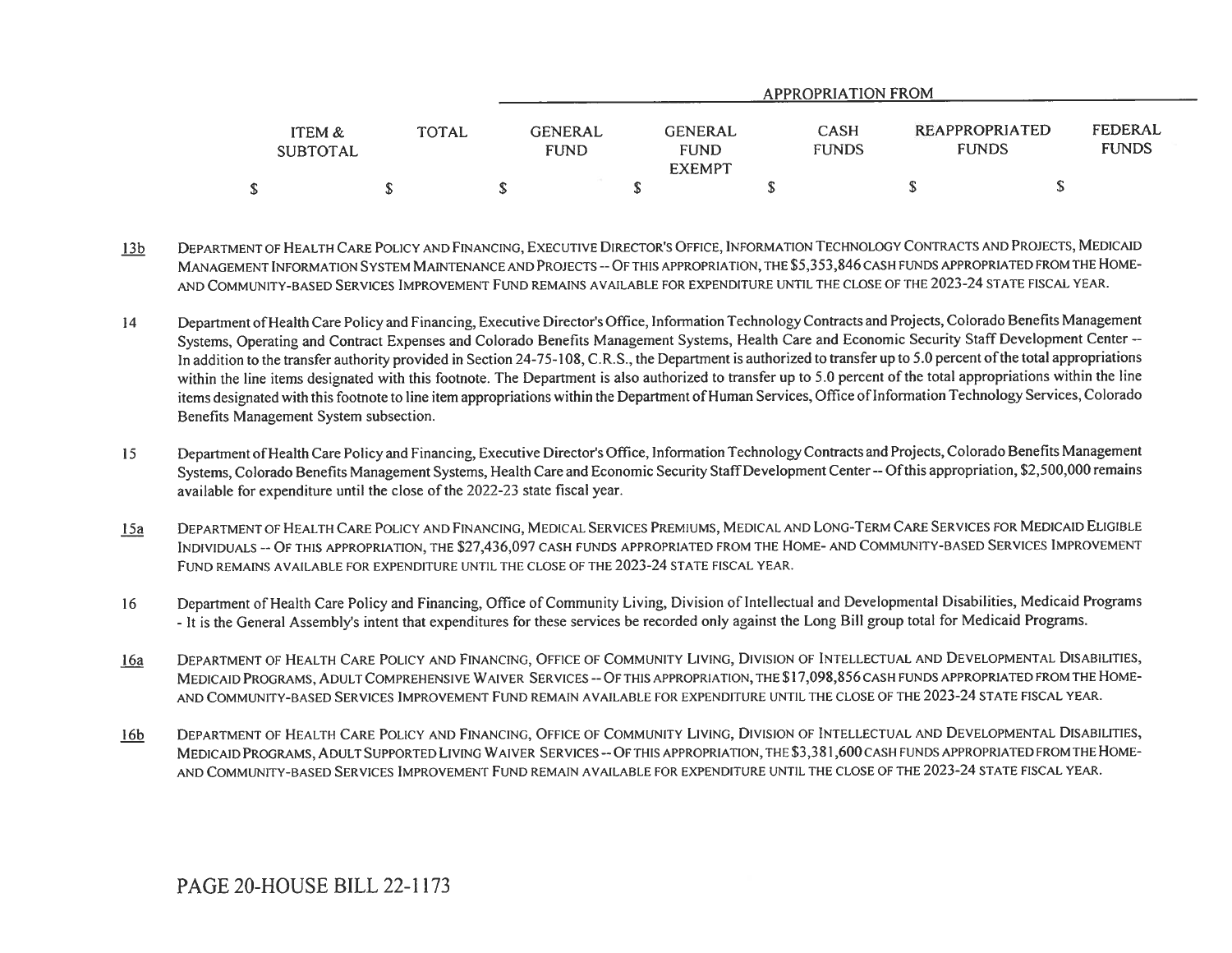|                           |              | APPROPRIATION FROM                                                       |                             |                                |                         |  |  |  |  |
|---------------------------|--------------|--------------------------------------------------------------------------|-----------------------------|--------------------------------|-------------------------|--|--|--|--|
| ITEM &<br><b>SUBTOTAL</b> | <b>TOTAL</b> | GENERAL<br><b>GENERAL</b><br><b>FUND</b><br><b>FUND</b><br><b>EXEMPT</b> | <b>CASH</b><br><b>FUNDS</b> | REAPPROPRIATED<br><b>FUNDS</b> | FEDERAL<br><b>FUNDS</b> |  |  |  |  |
| S                         |              |                                                                          |                             |                                |                         |  |  |  |  |

- 16c DEPARTMENT OF HEALTH CARE POLICY AND FINANCING, OFFICE OF COMMUNITY LIVING, DIVISION OF INTELLECTUAL AND DEVELOPMENTAL DISABILITIES, MEDICAID PROGRAMS, CHILDREN'S EXTENSIVE SUPPORT SERVICES -- OF THIS APPROPRIATION, THE \$2,192,450 CASH FUNDS APPROPRIATED FROM THE HOME-AND COMMUNITY-BASED SERVICES IMPROVEMENT FUND REMAIN AVAILABLE FOR EXPENDITURE UNTIL THE CLOSE OF THE 2023-24 STATE FISCAL YEAR.
- 16d DEPARTMENT OF HEALTH CARE POLICY AND FINANCING, OFFICE OF COMMUNITY LIVING, DIVISION OF INTELLECTUAL AND DEVELOPMENTAL DISABILITIES, MEDICAID PROGRAMS, CHILDREN'S HABILITATION RESIDENTIAL PROGRAM -- OF THIS APPROPRIATION, THE \$ 1,664 CASH FUNDS APPROPRIATED FROM THE HOME-AND COMMUNITY-BASED SERVICES IMPROVEMENT FUND REMAIN AVAILABLE FOR EXPENDITURE UNTIL THE CLOSE OF THE 2023-24 STATE FISCAL YEAR.
- 16e DEPARTMENT OF HEALTH CARE POLICY AND FINANCING, OFFICE OF COMMUNITY LIVING, DIVISION OF INTELLECTUAL AND DEVELOPMENTAL DISABILITIES, MEDICAID PROGRAMS, CASE MANAGEMENT FOR PEOPLE WITH DISABILITIES -- OF THIS APPROPRIATION, THE \$848,207 CASH FUNDS APPROPRIATED FROM THE HOME- AND COMMUNITY-BASED SERVICES IMPROVEMENT FUND REMAIN AVAILABLE FOR EXPENDITURE UNTIL THE CLOSE OF THE 2023-24 STATE FISCAL YEAR.
- 17 Department of Health Care Policy and Financing, Office of Community Living, Division of Intellectual and Developmental Disabilities, State-only Programs - It is the General Assembly's intent that expenditures for these services be recorded only against the Long Bill group total for State-only Programs.
- 18 Department of Health Care Policy and Financing, Other Medical Services, Screening, Brief Intervention, and Referral to Treatment Training Grant Program -- It is the General Assembly's intent that this appropriation be used to sustain the grant program for screening, brief intervention, and referral to treatment for individuals at risk of substance abuse that is authorized in Section 25.5-5-208, C.R.S., in accordance with the requirements set forth in that section.
- 18a DEPARTMENT OF HEALTH CARE POLICY AND FINANCING, OTHER MEDICAL SERVICES, AMERICAN RESCUE PLAN ACT HOME- AND COMMUNITY-BASED SERVICES STATE-ONLY PROGRAMS -- THIS APPROPRIATION REMAINS AVAILABLE FOR EXPENDITURE UNTIL THE CLOSE OF THE 2023-24 STATE FISCAL YEAR.
- 19 Department of Health Care Policy and Financing, Department of Human Services Medicaid-Funded Programs, Executive Director's Office Medicaid Funding -- The appropriation in this Health Care Policy and Financing line item corresponds to the Medicaid funding in the Department of Human Services, Executive Director's Office, General Administration. As such, the appropriation contains amounts that correspond to centralized appropriation amounts in the Department of Human Services. Consistent with the headnotes to the Long Bill, the Department of Human Services is authorized to transfer the centralized appropriations to other line item appropriations in the Department of Human Services. In order to aid budget reconciliation between the Department of Health Care Policy and Financing and the Department of Human Services, the Department of Health Care Policy and Financing is hereby authorized to make line item transfers out of this appropriation to other Department of Human Services Medicaid-funded programs appropriations in this section (7) in amounts equal to the centralized appropriation transfers made by the Department of Human Services for Medicaid-funded programs in the Department of Human Services.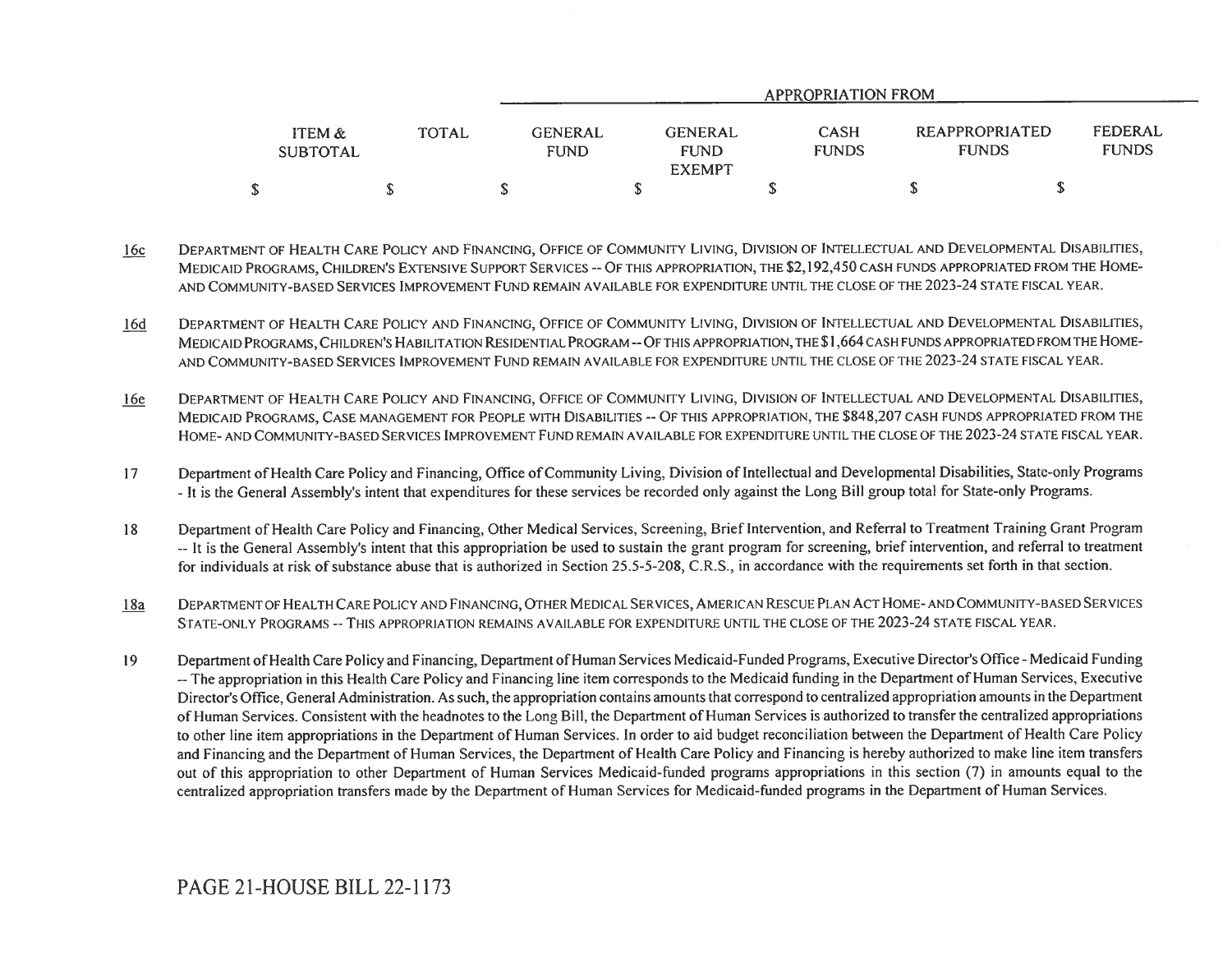|                           |       | APPROPRIATION FROM |                                                                   |                             |                                |                         |  |  |
|---------------------------|-------|--------------------|-------------------------------------------------------------------|-----------------------------|--------------------------------|-------------------------|--|--|
| ITEM &<br><b>SUBTOTAL</b> | TOTAL |                    | GENERAL<br>GENERAL<br><b>FUND</b><br><b>FUND</b><br><b>EXEMPT</b> | <b>CASH</b><br><b>FUNDS</b> | REAPPROPRIATED<br><b>FUNDS</b> | FEDERAL<br><b>FUNDS</b> |  |  |
| \$                        |       |                    |                                                                   |                             |                                |                         |  |  |

20 Department of Health Care Policy and Financing, Grand Totals; Department of Higher Education, College Opportunity Fund Program, Fee-for-service Contracts with State Institutions, Fee-for-service Contracts with State Institutions for Specialty Education Programs; and Governing Boards, Regents of the University of Colorado -- The Department of Higher Education shall transfer \$800,000 to the Department of Health Care Policy and Financing for administrative costs and family medicine residency placements associated with care provided by the faculty of the health sciences center campus at the University of Colorado that are eligible for payment pursuant to Section 25.5-4-401, C.R.S. If the federal Centers for Medicare and Medicaid services continues to allow the Department of Health Care Policy and Financing to make supplemental payments to the University of Colorado School of Medicine, the Department of Higher Education shall transfer the amount approved, up to \$81,709,561, to the Department of Health Care Policy and Financing pursuant to Section 23-18-304(1)(c), C.R.S. If permission is discontinued, or is granted for a lesser amount, the Department of Higher Education shall transfer any portion of the \$81,709,561 that is not transferred to the Department of Health Care Policy and Financing to the Regents of the University of Colorado. In addition, it is assumed that the University of Colorado School of Medicine will use clinical revenues to make an intergovernmental transfer in the amount approved, up to \$11,668,599 to the Department of Health Care Policy and Financing, including up to \$180,000 for actual administrative costs.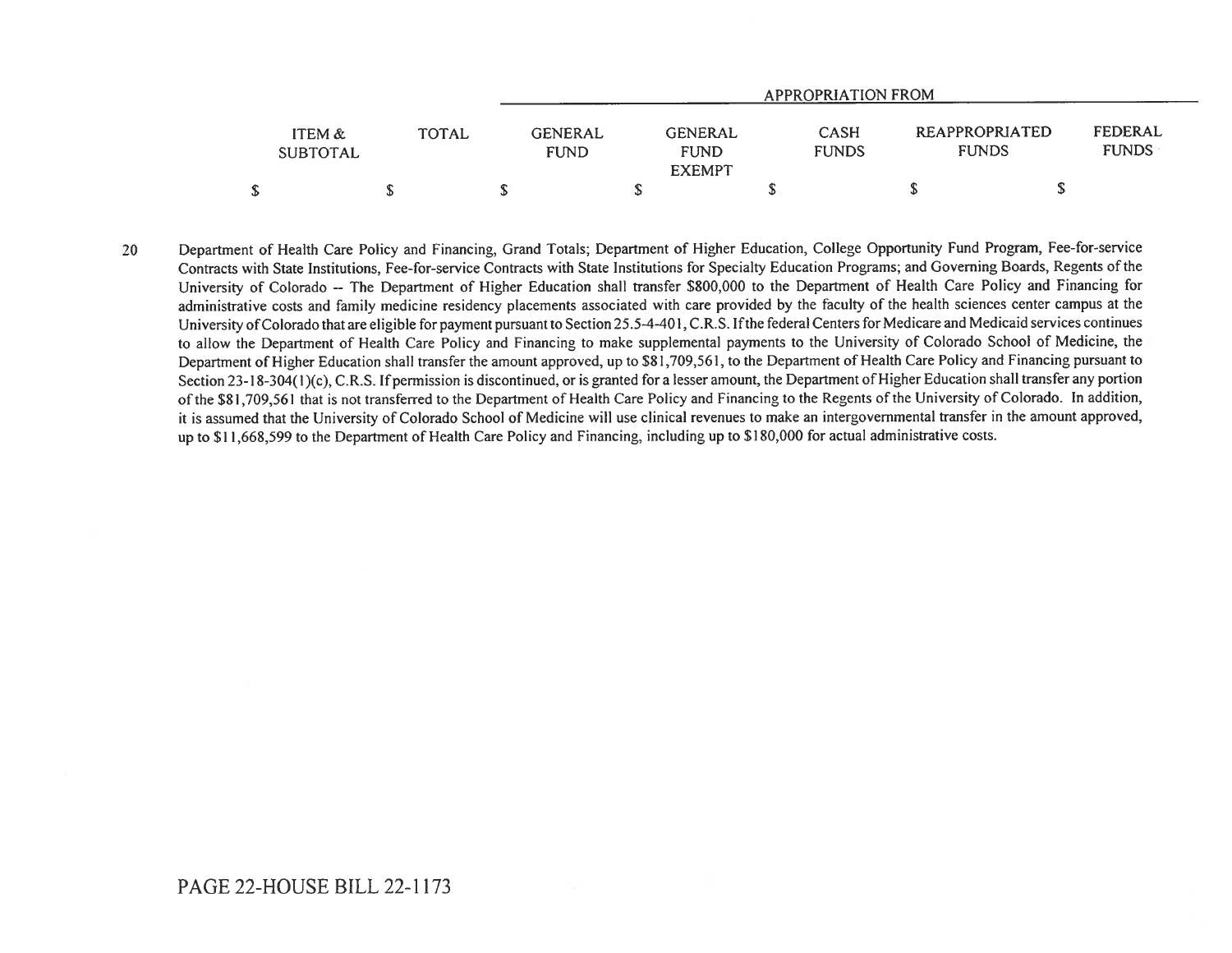SECTION 2. Appropriation to the department of health care policy and financing for the fiscal year beginning July 1, 2020. (1) For the 2020-21 state fiscal year, \$887,397 is appropriated to the department of health care policy and financing and is for the payment of overexpenditures of line item appropriations contained in Part V of section 2 of chapter 326 (HB 20-1360), Session Laws of Colorado 2020, as follows:

(a) \$150,021 from the healthcare affordability and sustainability fee cash fund created in Section 25.5-4-402.4 (5)(a), C.R.S., for behavioral health capitation payments;

(b) \$206,066 from the general fund for behavioral health fee-for-service payments;

(c) \$50,955 from the healthcare affordability and sustainability fee cash fund created in Section 25.5-4-402.4 (5)(a), C.R.S., for behavioral health fee-for-service payments; and

(d) \$480,355 from the healthcare affordability and sustainability fee cash fund created in Section 25.5-4-402.4 (5)(a), C.R.S., for children's basic health plan medical and dental costs.

(2) In accordance with section  $24-75-109$  (4)(a), C.R.S., all restrictions on funds for the department of health care policy and financing for the 2021-22 state fiscal year for the amounts and items of appropriation listed in this section are released.